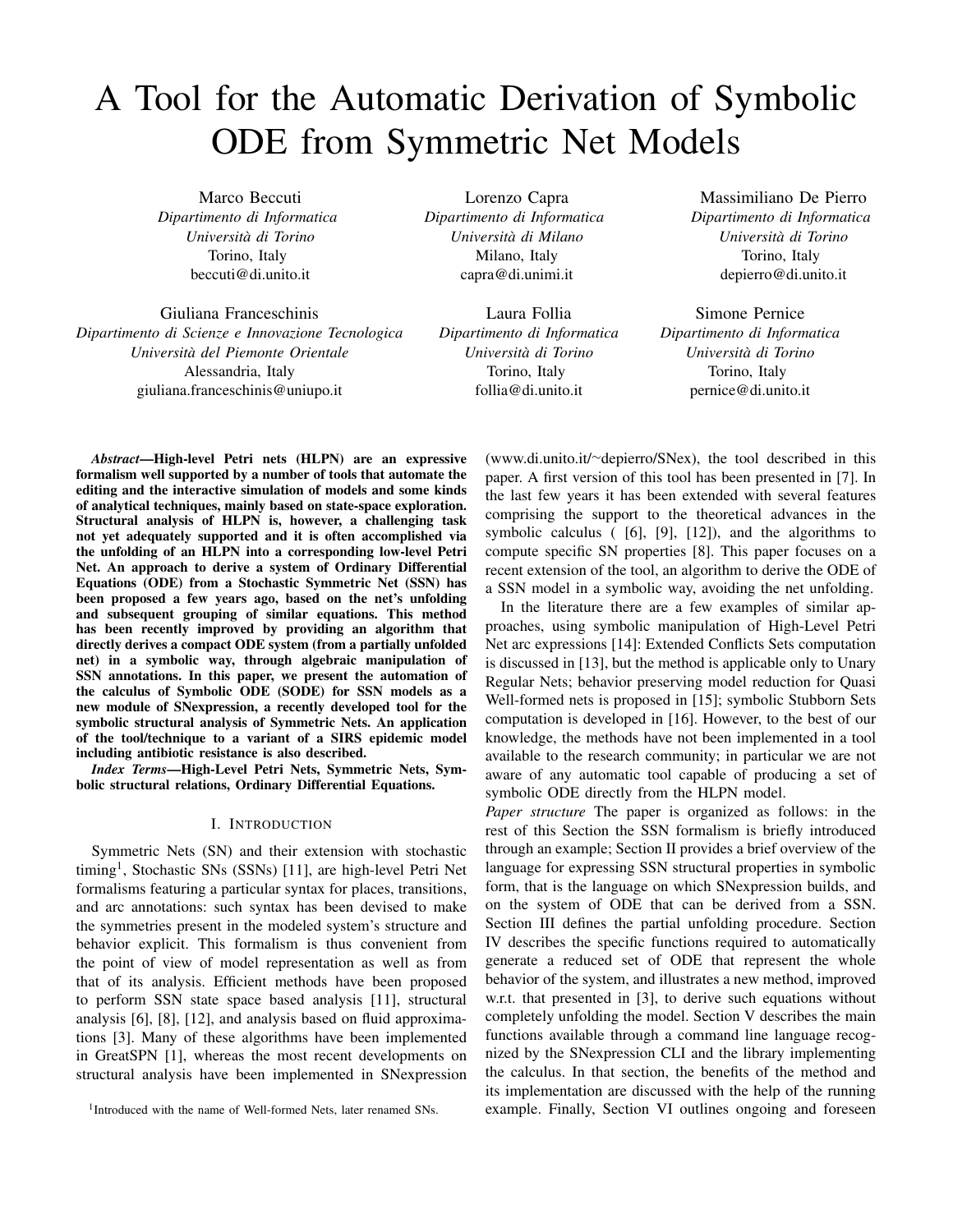future developments.

#### *A. A primer on SSNs and introduction to the example model*

Let us now briefly introduce the SSN formalism and the language on which the calculus implemented by the SNexpression tool is based (the formal definition can be found in the Appendix). An SSN is a bipartite graph whose nodes are of two types, *places* and *transitions*. A place p denotes a system's local state and may hold tokens belonging to the *place color domain* cd(p), defined as the Cartesian product of finite *basic color classes*; the multiset m of tokens stored in a place is called the *place marking*. A transition t represents an activity and its completion (called *firing*) represents an event modifying the system's state; each transition is parameterized with respect to a (arbitrarily ordered) set  $var(t)$  of local variables, each one taking values on a color class: the set of possible assignments of t variables (which are elements of the Cartesian product of the variable's color classes) define the *transition color domain*  $cd(t)$ . For example, t with  $var(t) = \{x, y, z\}$ ,  $x, y$ : C and  $z$ : C', is a transition with three parameters,  $x, y, z$ , taking values on sets  $C(x, y)$  and  $C'(z)$ , respectively, hence  $cd(t) = C \times C \times C'$ . If there are *n* variables of the same type C, an indexed family of variable symbols  $\{v_i\}$ ,  $i: 1, \ldots, n$ , may be used: in the example above, we might use  ${x_1, x_2, z}$ , with  $x_i : C, z : C'$ .

An assignment of values to var(t) is said a *transition instance*: in the example,  $x=c_1$ ,  $y=c_2$ ,  $z=c'$ , with  $c_i \in C$ ,  $c' \in C'$ , is an instance of t, also denoted as a tuple  $\langle c_1, c_2, c' \rangle \in cd(t)$ (this tuple is the transition instance's color)<sup>2</sup>. An explicit notation may be used, i.e.,  $(t, \langle c_1, c_2, c' \rangle)$ . A transition t may have an associated *guard*  $g(t)$ , i.e., a predicate defined on  $cd(t)$ (the default/implicit guard being the constant  $true$ ): in that case the transition color domain  $cd(t)$  is restricted to those instances of t verifying the guard.

Places and transitions are connected by directed, annotated arcs: the *expression* annotating an arc between  $t$  and  $p$  is a function of  $t$ 's variables mapping every instance of  $t$  to a multiset<sup>3</sup> defined on  $cd(p)$ . The state (or marking) of an SSN is defined by the marking of all its places. An instance  $(t, c)$ , with  $c \in cd(t)$ , is *enabled* in a marking m if each *input place* of t (a place connected to t by an arc pointing to  $t$ ) holds at least as many tokens as the multiset yielded by the evaluation of the corresponding arc expression on color c. A state change may occur when an enabled instance *fires*, withdrawing a multiset of coloured tokens from each input place and adding a multiset of coloured tokens to each *output place*, according to the evaluation of the corresponding arc expressions on color c. The symbols  $\cdot t$ ,  $t$  denote the set of input/output places of  $t$ , respectively. The expressions on input/output arcs are denoted  $I[p, t]$ ,  $O[p, t]$ .

<sup>2</sup>If  $var(t) = \{\}$  then by convention  $cd(t) = E = \{e\}$ , E being the neutral color class



Color class definition: Trial = ND ∪ DC,  $|ND| = 1$ ,  $|DC| = 5$ 

| Trans                                                                                                | guard                                     | rate        |  |  |  |  |  |
|------------------------------------------------------------------------------------------------------|-------------------------------------------|-------------|--|--|--|--|--|
| Arrival                                                                                              | true                                      | $6e-8$      |  |  |  |  |  |
| CompleteRecovery                                                                                     | true                                      | 0.025       |  |  |  |  |  |
| <i>DepartureR</i>                                                                                    | true                                      | $3.9e - 8$  |  |  |  |  |  |
| <i>DepartureS</i>                                                                                    | true                                      | $3.9e - 8$  |  |  |  |  |  |
| <i>Infection</i>                                                                                     | $g_1 \vee g_2 \vee g_3 \vee g_4 \vee g_5$ | $4.89e - 7$ |  |  |  |  |  |
| DepartureI                                                                                           | $g_1 \vee g_2 \vee g_3 \vee g_4 \vee g_5$ | $3.9e - 8$  |  |  |  |  |  |
| DrugArrival                                                                                          | $[d \in DC]$                              | $1e-3$      |  |  |  |  |  |
| Unrecovery                                                                                           | $q_1 \vee q_2 \vee q_3 \vee q_4$          | $2e-5$      |  |  |  |  |  |
| Recovery                                                                                             | $g_1' \vee g_2' \vee g_3' \vee g_4'$      | $1.98e - 3$ |  |  |  |  |  |
| $g_6 = d_1 \in \text{ND} \land d_2 \in \text{ND} \land d_3 \in \text{ND} \land d_4 \in \text{ND}$    |                                           |             |  |  |  |  |  |
| $f_0 = \langle S_{\text{ND}}, S_{\text{ND}}, S_{\text{ND}}, S_{\text{ND}} \rangle$                   |                                           |             |  |  |  |  |  |
| $g_1 = x \in \textrm{DC} \wedge y \in \textrm{ND} \wedge z \in \textrm{ND} \wedge k \in \textrm{ND}$ |                                           |             |  |  |  |  |  |
| $q_7 = d_1 \in DC \wedge d_2 \in ND \wedge d_3 \in ND \wedge d_4 \in ND$                             |                                           |             |  |  |  |  |  |
| $f_1 = \langle x, S_{\rm ND}, S_{\rm ND}, S_{\rm ND} \rangle$                                        |                                           |             |  |  |  |  |  |
| $g_2 = x \in DC \land y \in DC \land z \in ND \land k \in ND \land x \neq y$                         |                                           |             |  |  |  |  |  |
| $q_8 = d_1 \in DC \wedge d_2 \in DC \wedge d_3 \in ND \wedge d_4 \in ND$                             |                                           |             |  |  |  |  |  |
| $f_2 = \langle x, y, S_{ND}, S_{ND} \rangle$                                                         |                                           |             |  |  |  |  |  |
| $q_3 = x \in DC \wedge y \in DC \wedge z \in DC \wedge k \in ND \wedge$                              |                                           |             |  |  |  |  |  |
| $\wedge x \neq y \wedge x \neq z \wedge y \neq z$                                                    |                                           |             |  |  |  |  |  |
| $q_9 = d_1 \in DC \wedge d_2 \in DC \wedge d_3 \in DC \wedge d_4 \in ND$                             |                                           |             |  |  |  |  |  |
| $f_3 = \langle x, y, z, S_{ND} \rangle$                                                              |                                           |             |  |  |  |  |  |
| $q_4 = x \in DC \wedge y \in DC \wedge z \in DC \wedge k \in DC \wedge$                              |                                           |             |  |  |  |  |  |
| $\wedge x \neq y \wedge x \neq z \wedge x \neq k \wedge y \neq z \wedge y \neq k \wedge z \neq k$    |                                           |             |  |  |  |  |  |
| $g_{10} = d_1 \in DC \wedge d_2 \in DC \wedge d_3 \in DC \wedge d_4 \in DC$                          |                                           |             |  |  |  |  |  |
| $f_4 = \langle x, y, z, k \rangle$                                                                   |                                           |             |  |  |  |  |  |
| $g_5 = x \in \text{ND} \land y \in \text{ND} \land z \in \text{ND} \land k \in \text{ND}$            |                                           |             |  |  |  |  |  |
| $q'_1 = x \in \text{ND} \land y \in \text{ND} \land z \in \text{ND} \land k \in \text{DC}$           |                                           |             |  |  |  |  |  |
| $q'_2 = x \in DC \land y \in ND \land z \in ND \land k \in DC \land x \neq y$                        |                                           |             |  |  |  |  |  |
| $g_3' = x \in DC \land y \in DC \land z \in ND \land k \in DC \land$                                 |                                           |             |  |  |  |  |  |
| $\wedge x \neq y \wedge x \neq k \wedge y \neq k$                                                    |                                           |             |  |  |  |  |  |
| $g'_4 = x \in DC \wedge y \in DC \wedge z \in DC \wedge k \in DC \wedge$                             |                                           |             |  |  |  |  |  |
| $\wedge x \neq y \wedge x \neq z \wedge y \neq z \wedge x \neq k \wedge y \neq k \wedge z \neq k$    |                                           |             |  |  |  |  |  |

Fig. 1: A SIRS model with antibiotic resistance.

In Fig. 1 the SSN model used throughout the paper is depicted: it represents a Susceptible-Infected-Recovered-Susceptible (SIRS) model where members of a population (place *Population*) may join a community (transition *Arrival*) comprising infected individuals (place *Infected*) and become susceptible (place *Susceptible*), then by meeting infected community members the newcomers can get infected in turn (transition *Infection*). Place *Infected* is represented as a big ellipse containing five places: this will be used later to illustrate the partial unfolding procedure. For the moment let

<sup>&</sup>lt;sup>3</sup>A multiset on set D is a map  $D \to \mathbb{N}$ . Bag[D] denotes the set of all multisets on D. If  $m \in Bag[D]$ , and  $d \in D$ ,  $m[d]$  is the multiplicity of d in m. The inclusion relation  $\subseteq$  is defined as:  $m' \subseteq m$  iff  $\forall_d m' [d] \le m[d]$ .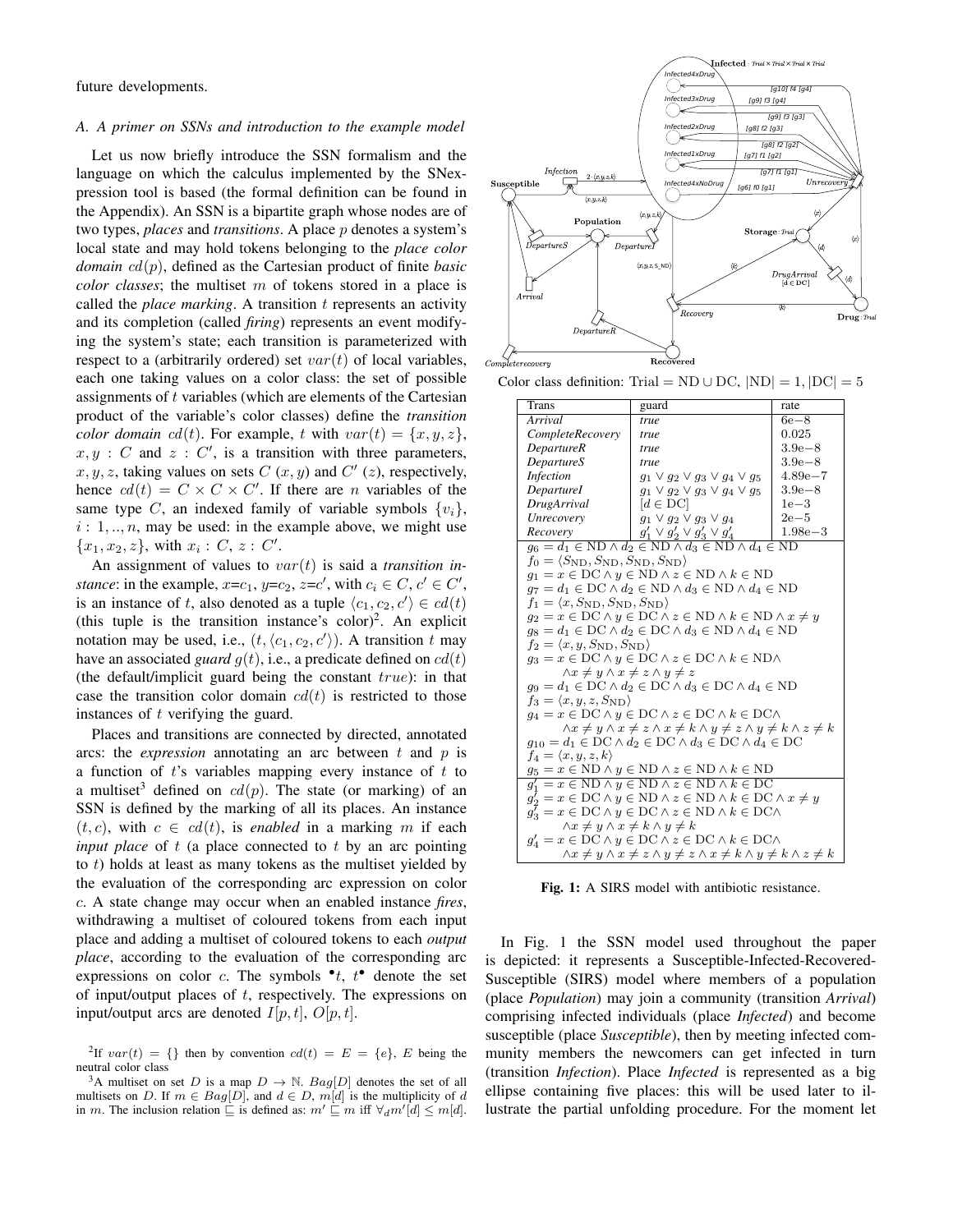us just consider the big place as a whole, disregarding the enclosed places and the annotations on the arcs incident on them described on the table.

Infected individuals are treated wit a drug (e.g., an antibiotic is prescribed, possibly after an antibiogram analysis); the treatment may not be effective for various reasons, e.g., the antibiotic did not reach the infected tissue with enough concentration, or the patient did not accurately follow the prescription. Bacteria may develop resistance to an antibiotic as a result of an unsuccessful treatment, and this is modeled by recording in the token colors of place *Infected* the types of drugs (up to four) that did not lead to a full recovery. Transition *Unrecovery* represents the occurrence of unsuccessful treatment leading to a higher degree of resistance of the involved bacterium, up to a maximum level which cannot be treated with any drug. In the low and intermediate resistance levels a successful treatment may occur, represented by transition *Recovery*, leading to a complete recovery (passing through place *Recovered* and then back to the *Susceptible* state). Place *Drug* represents the available drugs that can be used for treatment. Periodically, a new supply of drugs is brought to the pharmacy from a *Storage* (transition *DrugArrival*).

The place color domains of this example are built of a single basic color class, Trial, composed of two *static subclasses*: ND (=  $\{nd\}$ ), and DC, of cardinality  $n \geq 4$  (in the experiments  $n = 5$ ). Place *Infected* has color domain  $Trial \times Trial \times$  $Trial \times Trial$ , and thus contains 4-tuples of elements of class  $Trial$  representing the achieved antibiotic resistance of the bacterium of an infected individual. Places *Drug* and *Storage* have color domain  $Trial$ , and actually hold only tokens with colour in subclass DC. The other places have a "neutral" color domain (i.e., they contain "black" tokens) composed, by convention, of the neutral color class  $E = \{e\}$ . The initial marking we are considering has 890000 black tokens in place *Susceptible*, 50 tokens with color  $\langle nd, nd, nd, nd \rangle$  in place *Infected*, 100 tokens of color  $\langle drug_i\rangle$  for all  $drug_i \in DC$ , 9950 black tokens in place *Population*. The arc expressions are rather simple: syntactically they appear as tuples (1-tuple  $\langle x \rangle$  and 4-tuples  $\langle x, y, z, k \rangle$ , or  $\langle x, S_{ND}, S_{ND}, S_{ND} \rangle$  whose elements are projections (taking the form of variables as  $x, y, z, k, d$  or constant functions (e.g.,  $S_{ND}$ ).

Let us consider the arcs connecting transition *Unrecovery* to the places enclosed by *Infected*, which result from a partial unfolding procedure that will be explained later: in the original net there are only one input and one output arc, annotated by  $I[Infected, Unrecovery] = f_0[g_1] + f_1[g_2] + f_2[g_3] + f_3[g_4]$ and  $O[Infected, Unrecovery] = f_1[g_1] + f_2[g_2] + f_3[g_3] +$  $f_4[g_4]$ , respectively, where the definition of  $f_i$  and  $g_i$  are given in Fig. 1. A term like  $f_i[g_j]$  evaluates to  $f_i(c)$  if  $g_i(c) = true$ , otherwise it results in  $\emptyset$ .

The transition color domains are T rial (*DrugArrival*, with parameter d);  $Trial \times Trial \times Trial \times Trial$  (*Unrecovery*, *Infection*, *Recovery*, *DepartureI*); E (*Arrival*, *DepartureS*, *DepartureR*, *Completerecovery*).

Each transition has an associated *guard*, defining its valid

instances, and a *rate* parameter (w(trans.instance)) that concurs to the definition of the transition firing speed (also called *transition intensity*): the transition guards and rates for this model are listed on the table included in Fig. 1. Guards involve basic predicates restricting the possible values of variables to a given subset of colors, or enforcing a given pair of variables to take the same, or different, values.

Transition intensities (characterizing the stochastic delay between transition enabling and firing) are derived from the transition rate and the marking according to one among several possible *service semantics*: in this paper we shall consider *infinite server semantics* (IS) and a semantics based on the *mass action law* (MA). The transition intensity of  $(t, c)$  in marking m according to the IS semantics is defined as the product of the rate  $w(t, c)$  and the enabling degree of  $(t, c)$  in m  $(ed(t, c, m)$  is the largest value k satisfying  $\forall_{p \in \mathcal{N}} (p) \sqsupseteq kI[p, t]$ . When the MA semantics is used, the  $\prod_{p\in\bullet}\prod_{c'\in I[p,t](c)}m(p)[c]^{I[p,t](c)[c']}.$ transition intensity is given by the product of  $w(t, c)$  and

Both arc functions and guards must be expressed with a syntax that allows symmetries to be exploited: this means that if a transition instance  $(t, c)$  is enabled in marking m, then a similar instance  $c'$  obtained by applying a permutation<sup>4</sup> of colors on c is enabled in marking  $m'$  obtained from m by applying the same permutation of colors, whose firing produces a similar reachable marking, up to the same permutation of colors. This symmetric behavior is the key to symbolic structural analysis. Deriving the structural properties of SSN models in a symbolic way is the main function of the SNexpression tool; exploiting this feature to enhance the efficiency of other solution methods is another important application of the tool: in this paper symbolic structural properties are exploited to derive a compact system of ODE for the transient analysis of average measures on SSN models.

A SSN with an initial marking is an executable model, it can be simulated or its state space can be generated and analysed to compute interesting performance indices. When the state space is very large, provided that suitable hypothesis on the model are verified  $[2]$ , the average marking of each place  $p$ at time  $t$  can be evaluated, without exploring the state space, by generating and solving a system of Ordinary Differential Equations (ODE). A procedure to automatically obtain the System of ODE from a Stochastic Petri Net (SPN) model has been implemented in GreatSPN: this can be applied to a SSN after its *unfolding*, however this may lead to a very large number of ODE (as many as the number of places in the unfolded SPN model), including a large number of terms (proportional to the number of arcs in the model).

### II. SYMBOLIC MANIPULATION OF SSN ARC FUNCTIONS

In this section some background concepts required to explain the new method for deriving the set of Symbolic ODE (SODE) from a SSN are introduced. The method builds upon the ability to solve in a symbolic way expressions whose terms

<sup>&</sup>lt;sup>4</sup>The permutations must preserve the partition into static subclasses.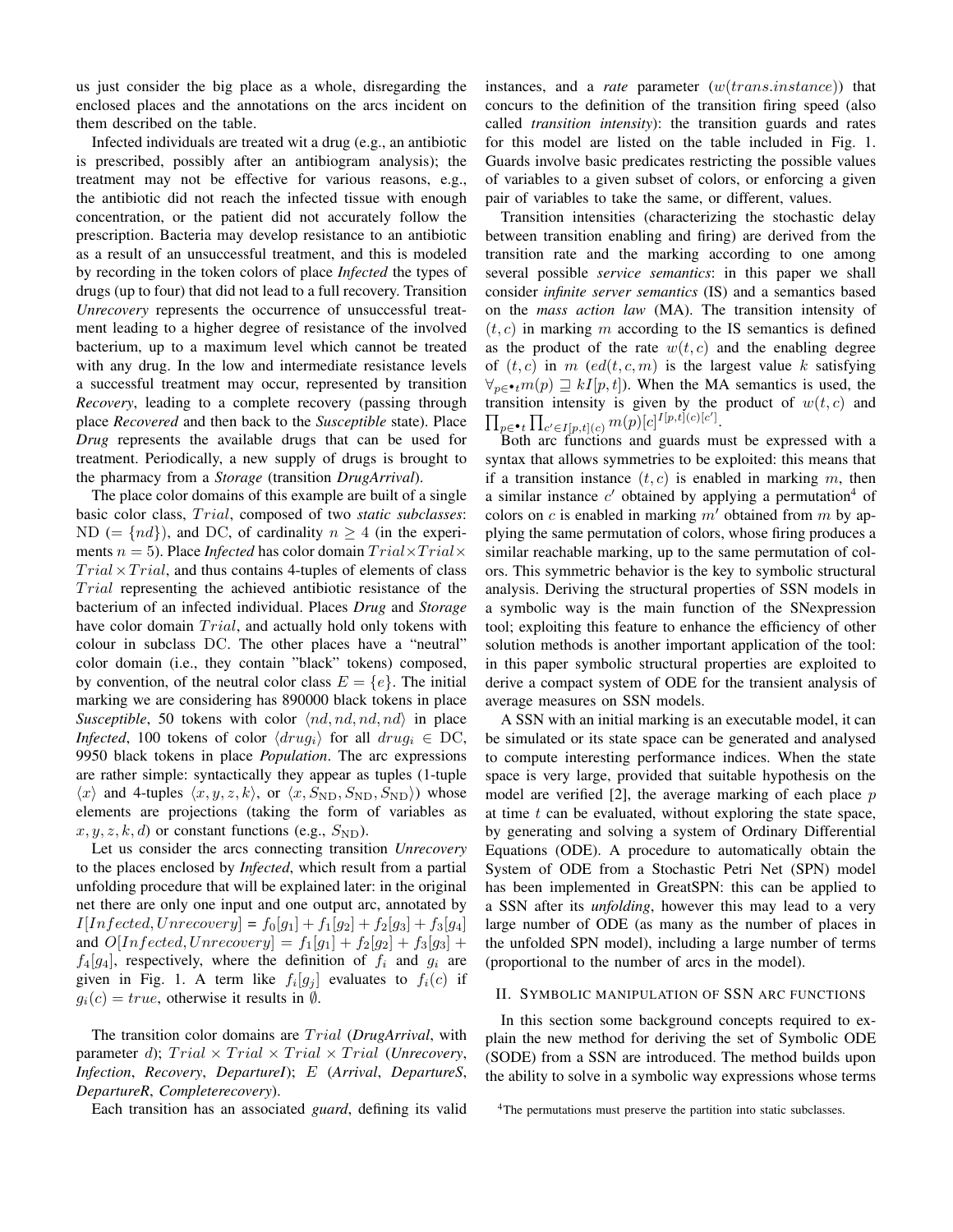are the elements of a language  $\mathcal{L}$ , and involving a specific set of functional operators (in this context, the *difference* and the *transpose*). The elements of  $\mathcal L$  are an extension of the SN arc functions, and have got the following syntax:

$$
\sum_j \lambda_j [g'_j] T_j [g_j], \lambda_j \in \mathbb{N}
$$

where  $T_j$  is a tuple of class-functions while  $[g_j]$  and  $[g'_j]$  are called respectively *guard* and *filter*. These expressions denote functions  $D \to Bag[D']$ ; D and D' are in turn defined as Cartesian products of color classes. The components in a tuple  $T_i$  are in one-to-one correspondence with the elements in the Cartesian product  $D'$ : they are *intersections* ( $\cap$ ) of basic class functions  $D \to Bag[C]$  from set  $BS = \{v, S - v, S_C, S_{C_k}\},\$ where  $C$  is one of the basic color classes in  $D'$ ,  $v$  is a variable of type  $C$ , and  $C_k$  is a static subclass of  $C$ . When class C occurs n times in  $D'$  a family  $\{v_i\}, i : 1, ..., n$ , of type C variables may be used to highlight that  $v_i$  (also called *projection*) refers the  $i^{th}$  type C element on a tuple of  $D'$ . Symbols  $S, S_{C_k}$  are constants mapping to a whole (sub)class. To keep the presentation simple, ordered classes are not considered here, but the presented results extend to models including them. The functions in  $BS$  are a subset of SN class functions (see the Appendix), however, any SN class function can be expressed<sup>5</sup> in terms of BS. A function tuple  $T_j$ , individually considered, maps to multisets with multiplicities ≤ 1 (i.e., *sets*) of colors. Filters and guards are boolean expressions whose terms are basic predicates: variable symbols occurring on the guard  $g_j$  and on the tuple  $T_j$  have exactly the same meaning, whereas a variable  $v_i$ : C on  $g'_j$  refers the  $i^{th}$  type C element of any color tuple represented by  $T_j$ .

Language L is closed with respect the *transpose* and the *difference* operators (formally defined in the Appendix); SNexpression implements the rules for symbolically treating these operators.

The language, with its operators and properties, allows the SODE characterizing an SSN model to be defined without net's unfolding. In particular, the difference and transpose operators (the latter is denoted  $<sup>t</sup>$ ) allow the relations R</sup> and A to be defined and expressed in a symbolic form. Assuming that nodes p and t are connected, function  $\mathcal{R}(t, p)$ , called *Removed By*, defines which instances  $(t, c')$  withdraw tokens of color  $c \in cd(p)$  from place p. Function  $\mathcal{A}(t, p)$ , called *Added By*, defines which instances  $(t, c')$  put tokens of color  $c \in cd(p)$  into p. Both functions map to multisets:  $\mathcal{R}(t,p)(c)[c']$  and  $\mathcal{A}(t,p)(c)[c']$  are the number of tokens of color c withdrawn/added by an instance  $(t, c')$  from/to p.

$$
\mathcal{R}(t, p) : cd(p) \to Bag[cd(t)]; \mathcal{R}(t, p) = (I[t, p] - O[t, p])^t
$$

$$
\mathcal{A}(t, p) : cd(p) \to Bag[cd(t)]; \mathcal{A}(t, p) = (O[t, p] - I[t, p])^t
$$

Let us show a few examples on the SIRS SSN depicted in Fig. 1. The table below refers to places  $In \,fected 3xDruq$  and *Susceptible*, and contains the expressions of relations A and  $R$  for all transitions they are connected to. These symbolic expressions are the basis for the construction of the ODE associated with place  $Infected3xDrug$ , which contains positive terms corresponding to  $A$ , and negative terms corresponding to  $R$ , representing the flow of tokens into and out of the place, respectively. Analogously for place *Susceptible*.

| $A(Infection, Infected 3x Drug) =$                                                                                                                        |
|-----------------------------------------------------------------------------------------------------------------------------------------------------------|
| $1\langle d_1, d_2, d_3, d_4 \rangle   d_1 \neq d_2 \wedge d_1 \neq d_3 \wedge d_2 \neq d_3 \wedge d_1$                                                   |
| $d_1 \in DC \wedge d_2 \in DC \wedge d_3 \in DC \wedge d_4 \in ND$                                                                                        |
| $\mathcal{R}(Recovery, Infected 3x Drug) =$                                                                                                               |
| $1\langle d_1, d_2, d_3, S - d_1 \cap S - d_2 \cap S - d_3 \cap S_{\text{DC}} \rangle$                                                                    |
| $d_1 \neq d_2 \wedge d_1 \neq d_3 \wedge d_2 \neq d_3 \wedge d_1 \in \mathrm{DC} \wedge$                                                                  |
| $d_2 \in DC \wedge d_3 \in DC \wedge d_4 \in ND$                                                                                                          |
| $A(Unrecovery, In fetched 3xDruq) =$                                                                                                                      |
| $1\langle d_1, d_2, d_3, S_{ND} \rangle [d_1 \neq d_2 \wedge d_1 \neq d_3 \wedge d_2 \neq d_3 \wedge d_3]$                                                |
| $d_1 \in DC \wedge d_2 \in DC \wedge d_3 \in DC \wedge d_4 \in ND$                                                                                        |
| $\mathcal{R}(Unrecovery, Infected 3x Drug) =$                                                                                                             |
| $1\langle d_1, d_2, d_3, S-d_1 \cap S-d_2 \cap S-d_3 \cap S_{\text{DC}} \rangle$                                                                          |
| $d_1 \neq d_2 \wedge d_1 \neq d_3 \wedge d_2 \neq d_3 \wedge d_1 \in \mathcal{DC} \wedge$                                                                 |
| $d_2 \in \mathrm{DC} \wedge d_3 \in \mathrm{DC} \wedge d_4 \in \mathrm{ND}$                                                                               |
| $\mathcal{R}(Department, Infected 3x Drug) =$                                                                                                             |
| $1\langle d_1, d_2, d_3, d_4\rangle   d_1 \neq d_2 \wedge d_1 \neq d_3 \wedge d_2 \neq d_3 \wedge d_3$                                                    |
| $d_1 \in DC \wedge d_2 \in DC \wedge d_3 \in DC \wedge d_4 \in ND$                                                                                        |
| $\mathcal{R}(Infection, Susceptible) =$                                                                                                                   |
| $1\langle S_{\text{ND}}, S_{\text{ND}}, S_{\text{ND}}, S_{\text{ND}}\rangle + 1\langle S_{\text{DC}}, S_{\text{ND}}, S_{\text{ND}}, S_{\text{ND}}\rangle$ |
| $+1 d_1 \neq d_2 \langle S_{\text{DC}}, S_{\text{DC}}, S_{\text{ND}}, S_{\text{ND}}\rangle$                                                               |
| $+1 d_1 \neq d_2 \wedge d_1 \neq d_3 \wedge d_2 \neq d_3 \langle S_{\text{DC}}, S_{\text{DC}}, S_{\text{DC}}, S_{\text{ND}}\rangle$                       |
| $+1 d_1 \neq d_2 \wedge d_1 \neq d_3 \wedge d_1 \neq d_4 \wedge d_2 \neq d_3 \wedge d_2 \neq d_4 \wedge d_3 \neq d_4 $                                    |
| $\langle S_{\text{DC}}, S_{\text{DC}}, S_{\text{DC}}, S_{\text{DC}} \rangle$                                                                              |
| $\mathcal{A}(Arrival, Susceptible) = 1 \langle S_E \rangle$                                                                                               |
| $\mathcal{A}(Complete Recovery, Susceptible) = 1\langle S_E \rangle$                                                                                      |
| $\mathcal{R}(DepartmentS, Susceptible) = 1\langle S_E \rangle$                                                                                            |
|                                                                                                                                                           |

Place *Infected3xDrug* comes from the partial unfolding of Infected: this replica holds four-tuples of colors whose first three are of type DC and all different, and the fourth one is of type ND (the singleton  $\{nd\}$ ). This is clearly indicated by the guards of all corresponding  $\mathcal A$  and  $\mathcal R$  terms. The symbolic expression of  $A(Inflection, Infected 3x Drug)$  is a template of those instances of  $Infection$  putting tokens of color  $\langle d_1, d_2, d_3, d_4 \rangle$  into the place<sup>6</sup>: this simple template indicates that (only) a transition instance  $x = d_1$ ,  $y = d_2$ ,  $z = d_3$ ,  $k = d_4$  puts exactly *one* (according to the weight of the unique term of  $A$ ) such a token into the place. Observe that despite there is input arc from  $Infected$  to  $Inflection$ (which after the partial unfolding is replicated for each of the five unfolded places, including  $Infected3x Drug$ ),  $\mathcal{R}(Infection, Infected) = \emptyset.$ 

The expression of  $\mathcal{R}(Recovery, Infected 3x Drug)$  is a bit more complex: it represents those instances of *Recovery* withdrawing tokens of color  $\langle d_1, d_2, d_3, d_4 \rangle$  from  $Infected3x Drug$ . The expression's unique term means that an instance  $x = d_1$ ,  $y = d_2$ ,  $z = d_3$ , and with k bound to *any* color (of type DC) other than  $d_1, d_2, d_3$ , removes exactly *one* such token from the place. According to the term cardinality,

<sup>5</sup>This can be obtained through the intersection, which is not included in the SSN arc expressions syntax: see the Appendix for the details.

<sup>&</sup>lt;sup>6</sup>Recall that  $cd(Infected) = Trial \times Trial \times Trial \times Trial$ , hence symbol  $d_i$  denotes the value of the  $i<sup>th</sup>$  element in the four-tuple associated with each token on the place.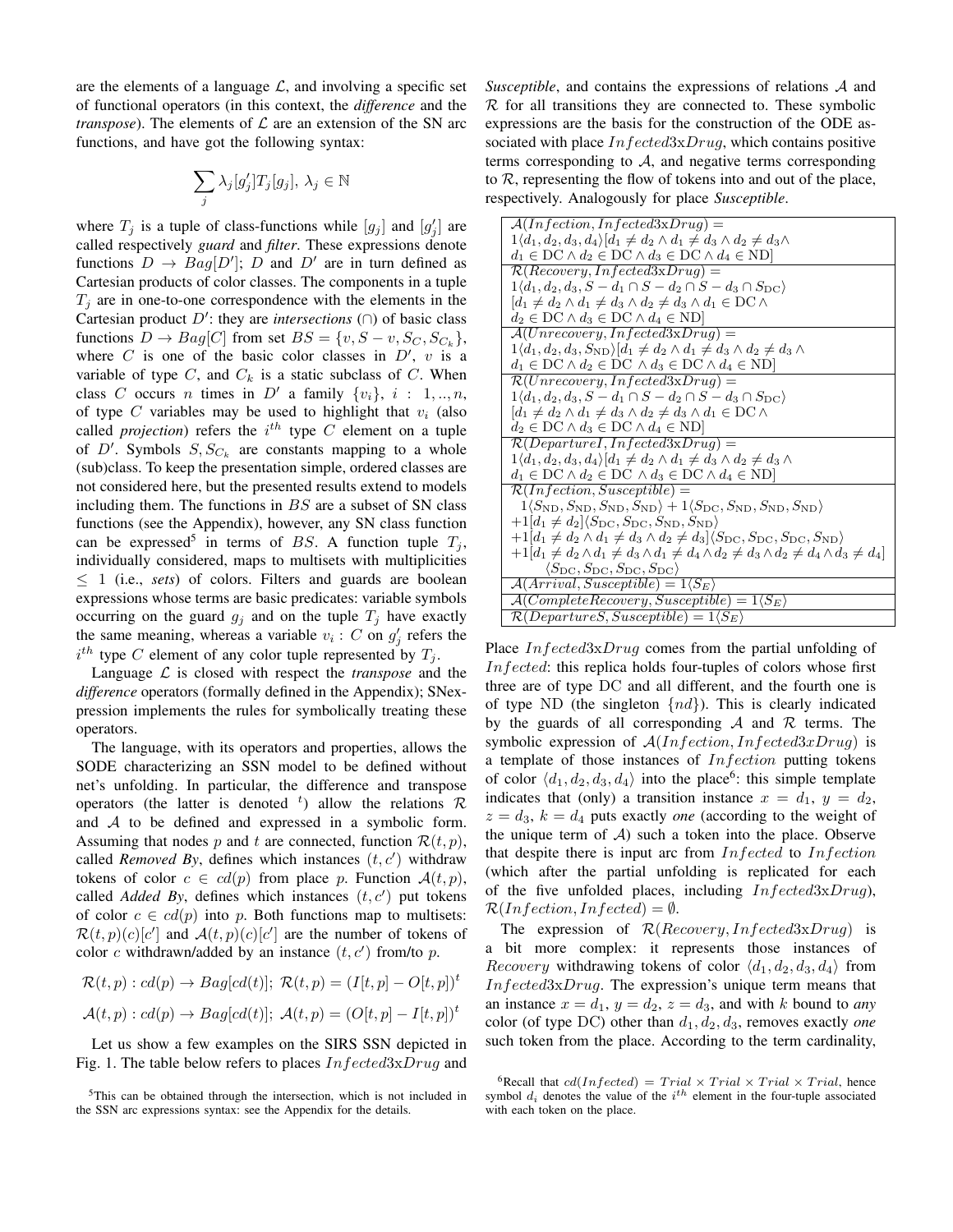there are  $|DC| - 3$  such instances.

The symbolic expression of  $\mathcal{R}(Inflection, Susceptible)$  is built of five terms. As a whole, it represents which instances of Infection may remove a *black token* from place Susceptible: they are 1) those with  $x \in \text{ND}$ ,  $y \in \text{ND}$ ,  $w \in \text{ND}$ ,  $k \in \text{ND}$ , which corresponds to  $x = y = z = k = nd$ , 2) those with  $\forall x \in \text{DC}, y \in \text{ND}, w \in \text{ND}, k \in \text{ND}$  (there are  $|\text{DC}|$  such instances), 3) those with  $\forall x \in \text{DC}, \forall y \in \text{DC}, x \neq y, w \in \text{ND}$ ,  $k \in \text{ND}$  (there are  $|\text{DC}|(|\text{DC}| - 1)$  such instances), and so forth. In this case *filters* appear in the expression, allowing specific color instances to be selected from the (parametric) set represented by the following tuple (e.g., those satisfying  $x \neq y$  in the third term): as said, a variable symbol  $d_i$  in a filter explicitly refers the  $i<sup>th</sup>$  element of a given type (in our example, coinciding with the  $i^{th}$  position) in the tuple  $^7$ .

## *A. The system of ODE*

The approach for deriving the SODE for a given place  $p$  of a (partially unfolded) SN requires to compute  $\mathcal{R}(t, p)$  for each transition t such that  $p \in \cdot t$ , and  $\mathcal{A}(t, p)$  for each  $t, p \in t^{\bullet}$ . Let  $x[p, c]$  be the (average) number of c-colored tokens in place p at time  $\nu$  (to keep notation simpler we will omit time dependency). The differential equation for place  $p$  and color  $c \in cd(p)$  is defined (in a non symbolic way) as:

$$
\frac{d\mathbf{x}[p,c]}{d\nu} = \sum_{(t,c'):p\in t^{\bullet},c'\in\mathcal{A}(t,p)(c)} \varphi(\mathbf{x}(\nu),t,c') \cdot \mathcal{A}(t,p)(c)[c'] \quad (1)
$$

$$
- \sum_{(t,c'):p\in^{\bullet}t,c'\in\mathcal{R}(t,p)(c)} \varphi(\mathbf{x}(\nu),t,c') \cdot \mathcal{R}(t,p)(c)[c']
$$

Each sum spans over all instances  $(t, c')$  that add (positive terms) or withdraw (negative terms) tokens of color  $c$  to/from p. The *intensity*  $\varphi$  of  $(t, c')$  -which depends on the distribution of colored tokens in  $t$ 's preset- multiplied by the number of tokens of color c added to or withdrawn from p by  $(t, c')$  $(A(t, p)(c)[c']$  or  $\mathcal{R}(t, p)(c)[c']$  gives the actual flow of tokens into or out of p.

Due to SN symmetries, the above procedure can be done for just an *arbitrary* color  $c \in cd(p)$ . The two summations over the color domain of  $t$  in (1) may be compressed by folding instances with "similar" intensity and moving the same number of tokens in, or out of, place  $p$ . This is directly achieved by expressing the ODE in a *symbolic* way.

Let us show how the ODE looks like for two places in the SIRS model: let us consider place *Susceptible* and place Infected3xDrug, for which the A ad R have been presented earlier in this section.

 $\frac{d\mathbf{x}[\text{Susceptible},e]}{d\nu} = +\varphi(\mathbf{x},Arrival,e) \cdot 1$  $+\varphi(\mathbf{x}, Complete Recovery, e) \cdot 1 - \varphi(\mathbf{x}, Department, e) \cdot 1$  $-\sum_{\langle d_1,d_2,d_3,d_4\rangle \in D_0} \varphi({\bf x},Infection, \langle d_1,d_2,d_3,d_4\rangle) \cdot 1$  $-\sum_{\langle d_1,d_2,d_3,d_4\rangle \in D_1} \varphi({\bf x},Infection, \langle d_1,d_2,d_3,d_4\rangle) \cdot 1$  $-\sum_{\langle d_1,d_2,d_3,d_4\rangle \in [g_2]D_2} \varphi(\mathbf{x},Infection, \langle d_1,d_2,d_3,d_4\rangle) \cdot 1$  $-\sum_{\langle d_1,d_2,d_3,d_4\rangle \in [g_3]D_3} \varphi(\mathbf{x},Infection, \langle d_1,d_2,d_3,d_4\rangle) \cdot 1$  $-\sum_{\langle d_1,d_2,d_3,d_4\rangle \in [g_4]D_4} \varphi(\mathbf{x},Infection, \langle d_1,d_2,d_3,d_4\rangle) \cdot 1$ 

 $7$ In the SNexpression tool all variables name meet this syntax so that their order is a priori defined.

where  $D_i$  are domains and  $g_i$  are filters:  $D_0 = \text{ND} \times \text{ND} \times \text{ND} \times \text{ND}$ 

 $D_1 = DC \times ND \times ND \times ND$  $g_2 = d_1 \neq d_2$  $D_2 = DC \times DC \times ND \times ND$  $g_3 = d_1 \neq d_2 \wedge d_1 \neq d_3 \wedge d_2 \neq d_3$  $D_3 = DC \times DC \times DC \times ND$  $g_4 = d_1 \neq d_2 \wedge d_1 \neq d_3 \wedge d_1 \neq d_4 \wedge d_2 \neq d_3 \wedge d_2 \neq d_4 \wedge d_3 \neq d_4$  $D_4 = DC \times DC \times DC \times DC$ 

and a filter prefixing a domain restricts it to the tuples satisfying the predicate. The first term derives from A(Arrival, Susceptible), and stands for a summation with only one element: in fact the neutral color class  $E$  contains a single element  $e$ , and the neutral transition *Arrival* has only one instance with intensity  $\varphi(\mathbf{x}, Arrival, e) = w(Arrival)\mathbf{x}[Population]$  and the coefficient 1 is that appearing in  $A(Arrival, Susceptible)$ . Similar arguments justify the second and third terms (the third term is subtracted because it derives from  $\mathcal{R}(Department, Susceptible)$ ). The following five terms instead refer to several instances of *Infection* that withdraw tokens from different unfolded places replacing the original place *Infected*. The first term for transition *Infection* comprises only one instance (since  $|D_0| = 1$ ) and the intensity of such instance is  $\varphi(\mathbf{x}, \text{Infection}, \langle d_1, d_2, d_3, d_4 \rangle) =$  $w(Infection)$ **x**[*Susceptible*]**x**[*Infected4xNoDrug*]

(observe that the tokens in place  $Infected4xNoDrug$ ) have all color  $\langle nd, nd, nd \rangle$ ). The second term for transition *Infection* comprises |DC| instances (since  $|D_1| = |DC|$ ) and the intensity of such instances is  $\varphi(\mathbf{x},\text{Infection},\langle d_1, d_2, d_3, d_4\rangle)$  $w(Infection)$ **x**[*Susceptible*]**x**[*Infected*1x*Drug*].

Assuming  $n = |DC| \geq 4$ , the next three terms comprise respectively  $n \cdot (n-1)$ ,  $n \cdot (n-1) \cdot (n-2)$  and  $n \cdot (n-1) \cdot (n-2) \cdot (n-3)$ instances and their intensities depend on the (average) marking of *any color*<sup>8</sup> in place Infected2xDrug, Infected3xDrug and Infected4xDrug, respectively.

The ODE for place  $Infected 3x Drug$  is derived similarly:  $\frac{d\mathbf{x}[Infected3xDrug, d_{D_3}]}{d\nu} =$ 

- $+w_1 \cdot \mathbf{x}[Susceptible] \mathbf{x}[Infected3 \mathbf{x} Drug, \mathbf{d}_{D_3}] \cdot 1$
- $-w_2 \cdot \mathbf{x}[Infected3x Drug, d_{D_3}] \cdot 1$
- $+w_3 \cdot \mathbf{x}[Infected2\mathbf{x} Drug, \mathbf{d}_{D_3}]\mathbf{x}[Drawg] \cdot 1$
- $-\sum_{\langle d1,d2,d3,d4\rangle \in [g'_3]D3} w_3 \cdot \mathbf{x}[Infected3x Drug,d_{D_3}]\mathbf{x}[Drug] \cdot 1$

 $-\sum_{\langle d1,d2,d3,d4\rangle \in [g'_3]D3} w_4 \cdot \mathbf{x}[Infected3xDrug,d_{D_3}]\mathbf{x}[Drug] \cdot 1$ where:  $w_1 = w(Inflection), w_2 = w(Department), w_3 = w(Department)$  $w(Unrecovery), w_4 = w(Recovery); d_{D_3} = \langle a, b, c, nd \rangle$ represents an arbitrary fixed tuple in  $[g_3]D3$  (where a, b, c, are arbitrary distinct colors in DC representing the drugs that were already tried and failed to fight the infection while the last element is  $nd \in \text{ND}$ ) and  $g'_3 = g_3 \wedge d_1 = a \wedge d_2 = b \wedge d_3 = c$ . The last two summations range over |DC|−3 instances: those with  $d_1 = a \wedge d_2 = b \wedge d_3 = c$  and  $d_4 \in DC$  and different

<sup>8</sup>The reason why it is possible to choose the number of tokens of any color in the (average) place marking lies in the model symmetry, that guarantees that such number is surely the same for each color in the place color domain.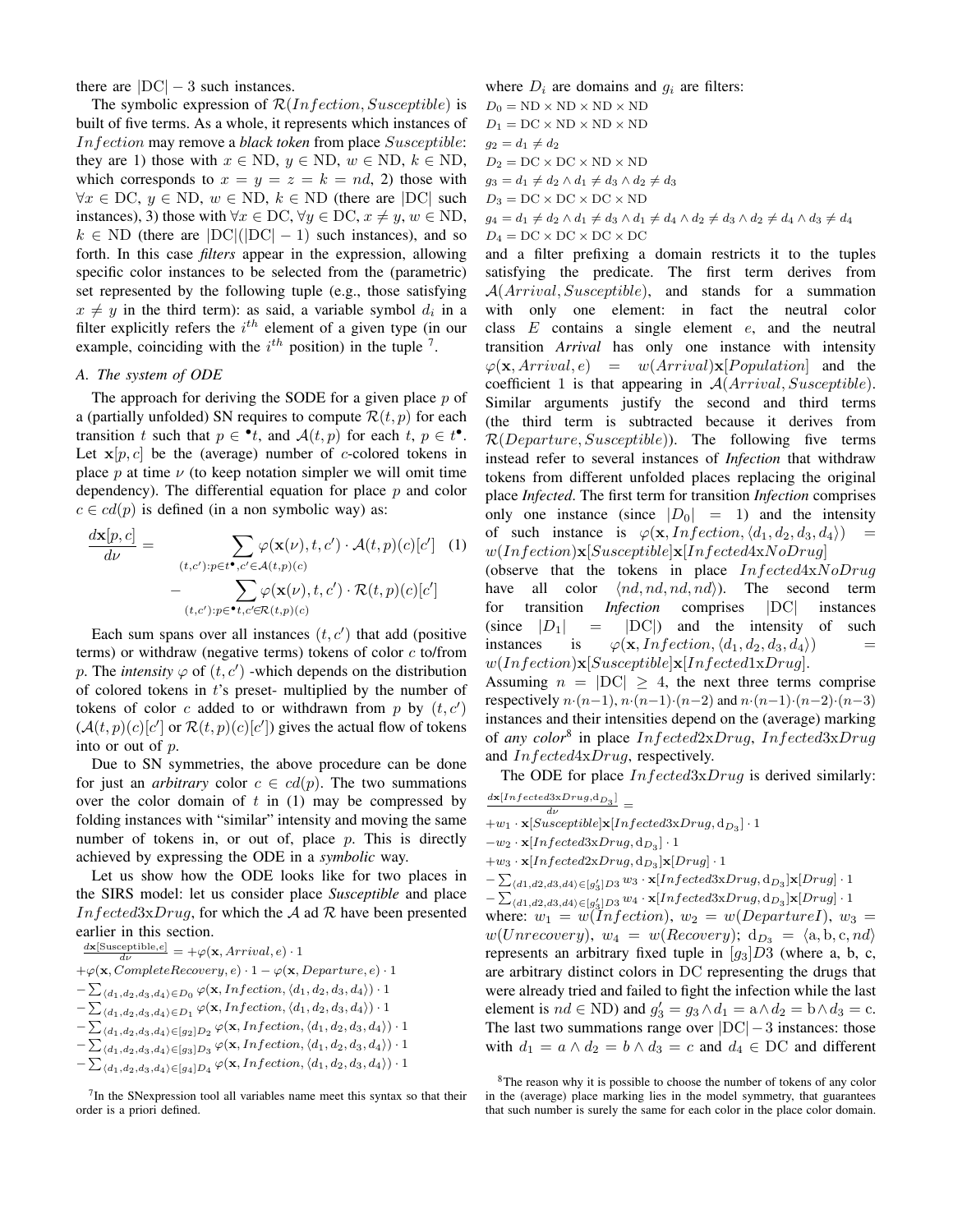from a, b, c.

#### III. PARTIAL UNFOLDING OF A SSN

A preliminary, partial unfolding of some nodes of the original SSN may be required to compute the set of SODE: the reason is that the method assumes that all instances of any transition have the same (base) rate and the (average) number of tokens of each color c in place p at time  $\nu$  is the same. Transitions are unfolded only if their rates are color dependent: assuming that the rate of  $t$ , with an associated guard  $g_t$ , is expressed as a set of k pairs  $\{\langle g_i, w_i \rangle\}$  (with  $w_i \in \mathbb{R}^+, j \neq i \Rightarrow \neg(g_i \wedge g_j)$ , and  $\bigvee_i g_i \equiv g_i$ , after the unfolding there will be k copies of t, denoted  $t_{[g_i]}$ , with same input and output arcs as t, with guard  $g_i$ , and rate  $w_i$ .

Instead, places are unfolded in two steps: the first step is based on the static partition of color classes<sup>9</sup>. The second step involves those places that have the same static subclass repeated in their color domain, after the first unfolding step. Place unfolding exploits the possibility of prefixing the functions on the arcs incident on an unfolded place instance with *filters* ensuring that the tokens yielded by evaluating the functions match the color pattern associated with that instance. Let  $C_i = \{C_{i,h}, h : 1... | C_i | \}$  be the set of static subclasses of color class  $C_i$ . The number of places resulting from the unfolding of a place p with color domain<sup>10</sup>  $cd(p)$  =  $C_{i_1}^{n_1} \times \ldots \times C_{i_k}^{n_k}$  is given by the product  $\prod_{j=1}^k |\widetilde{C_{i_j}}|^{n_j}$ . Each unfolded place is labelled with  $p_{[g]}$ , where g is a conjunction of membership clauses  $c_{i_j, q} \in C_{i_j, h}, \forall j : 1 \dots k, q : 1 \dots, n_j$ , associating a static subclass to each element of the Cartesian product  $cd(p)$ . Each place  $p_{[g]}$  is connected to the same transitions as the original place  $p$ , with the corresponding arc functions prefixed by filter  $[g]$ .

The second place unfolding step involves all those places  $p$ that have  $n (> 1)$  repetitions of a color class  $C_i$  in  $cd(p)$ . The unfolding can be done iteratively, considering one class  $C_i$  and one static subclass  $C_{i,h} \in C_i$  at a time. Let  $p_{[g]}$  be a place obtained after the first unfolding step, and assume that filter [g] includes  $m > 1$ ) predicates in the form  $c_{i,q} \in C_{i,h}$ , then the place is unfolded into as many places as the number  $np$  of partitions of a set of cardinality m into at most  $|C_{i,h}|$  parts. For each such a partition  $\rho_j$ ,  $j: 1 \dots np$  (which denotes a partition of the set of symbols  $\{c_{i,q}\}\)$ , the corresponding unfolded place  $p_{\rho_j}$  is associated with a predicate  $g'_j$ , which is the conjunction of a number of (in)equalities:  $g'_j$  contains equalities for the variables  $c_{i,q}$  that are in the same subset of partition  $\rho_i$ , and an inequality for each pair  $c_{i,q1}, c_{i,q2}$  belonging to different subsets in partition  $\rho_j$ . Each unfolded place, labelled with  $p_{[g \wedge g'_j]}$ , is connected to the same transitions as  $p_{[g]}$ , with the corresponding arc functions prefixed by filter  $[g \wedge g']$  (in some cases this may result in a null arc). This procedure is not yet included within SNexpression, but its implementation is planned to be released shortly.

Observe that, as long as we consider unordered color classes and the static subclasses have cardinality greater than or equal to the maximum number of repetitions of the corresponding class in any place color domain, the partial unfolding of a SSN is independent on static subclass cardinalities. The number of copies of a partially unfolded place may be reduced by taking into account the form of the arc functions appearing on the arcs connected to the place.

In our example model the partial unfolding is limited to places *Drug*, *Storage* and *Infected*. The first unfolding step would produce 2 copies of the first two places and  $2<sup>4</sup>$  copies of the third place, the latter should be further unfolded to take into account the case where elements belonging to the same static subclass are equal or different. Finally some unfolded copies can be eliminated if they remain isolated when considering transition guards. In this example the number of non isolated copies is relatively small: *Drug* and *Storage* are connected only to transitions moving tokens in subclass DC; considering place *Infected* there are only five copies because ND has cardinality 1 (hence all elements in that class are surely equal), and the elements in DC are surely different due to the guards of any transition connected to the place, moreover the guards introduce also restrictions on the way elements belonging to the two static subclasses are interleaved in the tuples. The five copies of *Infected* correspond to the number of acquired antibiotic resistance, which in this model spans from 0 to 4. The arcs connecting transitions *Infection* and *Recovery* to place *Infected* are replicated for each of the five unfolded copies: the arc expressions are prefixed with the filter appropriate for the specific replica of *Infected*. Observe that increasing the size of DrugChoice does not change the structure of the partially unfolded net (while increasing the size of ND would change it). The model in Fig. 1 shows the five instances of place *Infected* and the connections between the unfolded places and transition *Unrecovery* after the unfolding: the filters  $g_6$  to  $g_{10}$ appearing in the arc expressions show the static subclasses of each element of the tuples withdrawn from or added to the place and the relation (equality or inequality) between tuple elements belonging to the same static subclass.

#### IV. THE SYMBOLIC ODE GENERATION METHOD

In this section, we describe the algorithm (implemented in SNexpression) that, starting from a partially unfolded SN, directly derives the associated set of symbolic ODE. The algorithm, essentially based on calculating the structural relations  $A$  and  $R$ , operates in a purely symbolic way. It may be logically divided into three steps: referring to a given place  $p$ , 1) computation of a compact symbolic expression representing the ODE for the place; 2) refinement of the expression above to take into account transition firing *intensity*, i.e. the firing speed, which may be computed according to an infinite server semantics or a mass action law (in both cases, it is a marking dependent function); 3) automatic derivation of the ODE format ready to be solved through the R tool.

In a preliminary version of the algorithm [3], a more complex method to implement step 2) has been proposed

<sup>&</sup>lt;sup>9</sup>In the case a class is not partitioned, we consider it as having only one static subclass.

<sup>&</sup>lt;sup>10</sup>The notation  $C_{i_j}^{n_j}$  means that class  $C_{i_j}$  occurs  $n_j$  times in the Cartesian product. The variable  $c_{i_j,q}$  refers the  $q^{th}$  occurrence of  $C_{i_j}$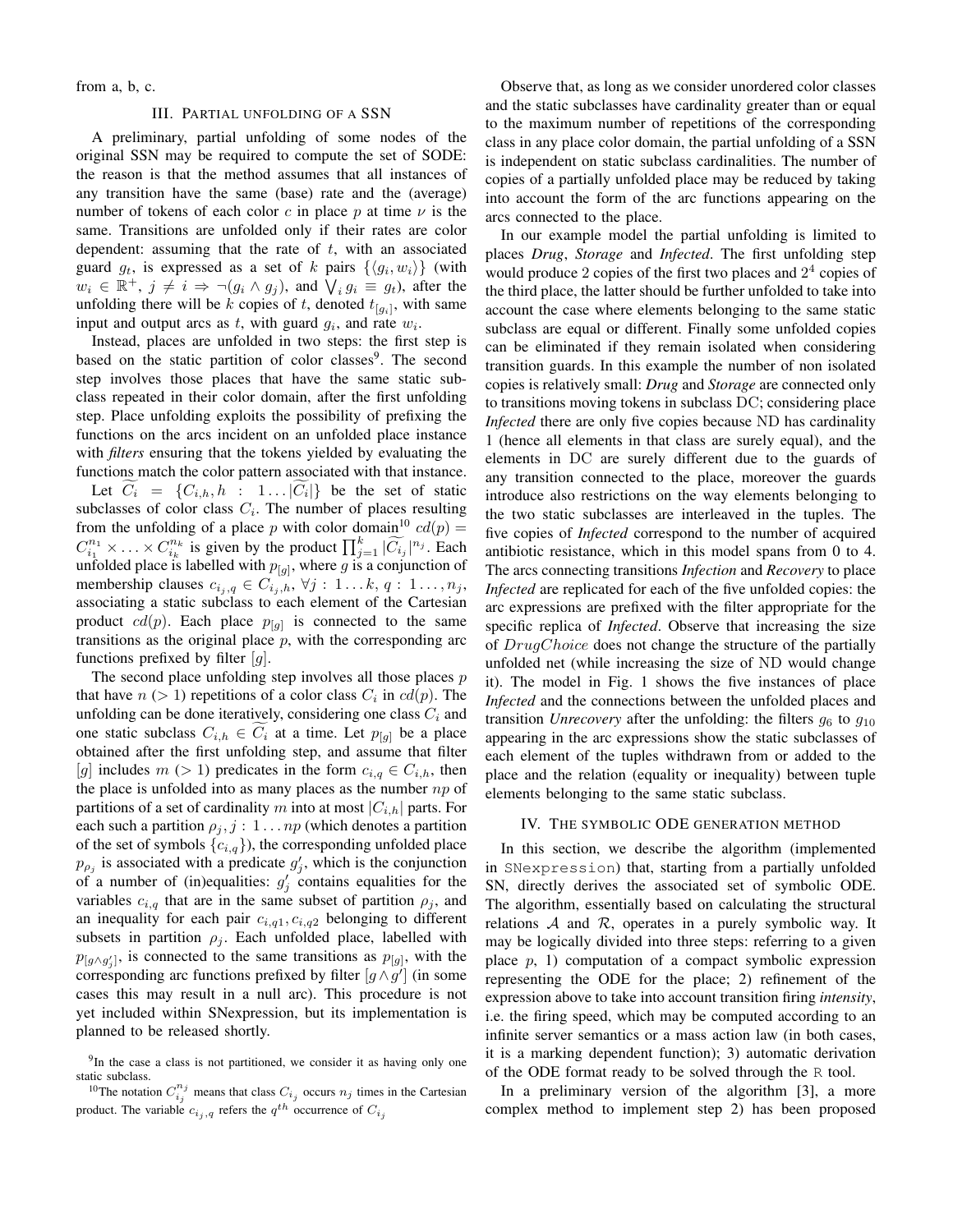(involving also the composition operator, not required in the current method): the new algorithm proposed in this paper is much simpler, more efficient and has been implemented in the tool, hence the generation of the ODE system from an SSN model is now completely automatic.

In the rest of this section the new method for step 2), based on a rewriting of the input arc functions, is presented in detail. The description focuses on the preliminary rewriting of input functions used on 2). Step 1) instead is only summarized: the reader may refer to [3], [4] for the technical details.

## *A. Preliminary rewriting of input arc functions*

A subtle point in the derivation of SODE is the possibility that a transition's instances, that (after the partial unfolding) are assumed to have the same base rate, have different firing intensities, according to the adopted marking dependency. The reason is that an input arc function may take different shapes when evaluated on different instances of a transition.

A rewriting of input arc functions may be required, so that function shapes implicitly match the intensity-based logical partitioning of the set of transition instances.

Specifically, functions  $I[p, t] : cd(t) \rightarrow Bag[cd(p)]$  have to be expressed as sums  $\sum_j \lambda_j F_j$ ,  $F_j = [g_j]T_j[g'_j]$ , where:

a)  $j_1 \neq j_2 \Rightarrow (F_{j_1} \cap F_{j_2}) = \emptyset$  b)  $g'_{j_1} \neq g'_{j_2} \Rightarrow (g'_{j_1} \wedge g'_{j_2}) =$ false (terms must be pairwise disjoint and the associated guards are either equal or mutually exclusive).

In SNexpression there is an option to enforce such a rewriting: when needed, this preliminary step can be performed once and for all (as the SN partial unfolding), and the requirement is the same independently of the chosen law for transition intensities. Thus the impact of this preprocessing on the method's efficiency is negligible.

Arc functions<sup>11</sup>  $I[p, t]$  can thus be partitioned into subsums  $\sum_{1} + \dots \sum_{m}$  of (disjoint) terms having the same guard, i.e.,  $\sum_{h} = \left( \sum_{j_h} \lambda_{j_h} [g_{j_h}] T_{j_h} \right) [g'_h]$ . Guards  $\{g'_h\}$ , with the additional complementary one  $g'_0 = \neg(\bigvee_h g'_h) \wedge g(t)$ , define a *parametric partition* of  $cd(t)$ : all t's instances matching a given  $g'_{h}$  withdraw the same multiset of colors (up to a symmetry-preserving, color permutation) from  $p$ . The predicate  $g'_0$  represents instances of t (if there are any) not withdrawing tokens from p.

Let  $p \in \cdot t$ :  $G_{t,p} = \{g'_0, \ldots, g'_m\}$  denote the intensity-based partition of  $t$  instances with respect to  $p$ . Let us define the map  $\mu[t, p] : G_{p,t} \to \mathbb{N}$  as:

$$
\begin{cases} \mu[t,p][g_0'] = 0\\ \mu[t,p][g_h'] = \eta_h \quad h \neq 0 \end{cases}
$$

where the value  $\eta_h$  depends on the law used to compute the transition intensities, e.g.,  $\eta_h = max(\{\lambda_{j_h}\})$  for infiniteserver,  $\eta_h = \sum \lambda_{j_h}$  for mass-action.

If  $|\cdot t| > 1$ , the partitions related to all t's input places  $p \in \cdot t$  must be combined in order to get a final one. This is done by calculating the "Cartesian product"  $G_t = \otimes_{p \in \bullet_t} G_{t,p}$ ,

which results in a set of tuples  $\langle g_{p_1}, \ldots, g_{p_n} \rangle$ , each interpreted as a conjunctive form (resulting false elements are erased). By construction,  $G_t$  (as  $G_{t,p}$ ) represents a partition of cd(t). The map  $\mu[t] : G_t \to \otimes_{p \in \bullet_t} \mathbb{N}$  associates intensityequivalent classes of  $t$ 's instances with corresponding tuples of coefficients. It is defined as follows: let  $\bullet$   $t = \{p_1, \ldots, p_n\},\,$  $g_{p_i} \in G_{t,p_i}$ 

$$
\mu[t](g_{p_1} \wedge \ldots \wedge g_{p_n}) = \langle \mu[t, p_1](g_{p_1}), \ldots, \mu[t, p_n](g_{p_n}) \rangle.
$$

In the special case  $\mathbf{e} \cdot t = \{p\}$  then  $\mu[t] = \mu[t, p]$ . Guards mapping to the same tuple of coefficients may be proficiently replaced by a single equivalent "OR" term. The set  $G_t$  of guards will be used to refine the ODE symbolic expression on the basis of the intensity of  $t$ 's instances. In the particular (but not rare) case  $G_t = \{g(t)\}\$  (meaning that all color instances of  $t$  have the same enabling degree), no refinement is needed.

If in  $\mu[t]$  there were an element mapping to a tuple with all zeroes, it would mean there are some instances of  $t$  not having any input place: this should be considered as a modeling error. *Example* To illustrate the method we refer to the second SSN model used in [4] (Figg. 3-5), which despite an apparent simplicity allows to illustrate some non trivial aspect of the method. The net comprises a single transition  $t$  and  $\bullet$  t = {p<sub>0</sub>, p<sub>1</sub>}, t  $\bullet$  = {p<sub>2</sub>}. Input places have color domain C, where  $C = C_1 \cup C_2$  is a basic color class partitioned in two subclasses. The set  $var(t)$  includes two type C variables x, y, moreover t which has the guard  $[x \in C_1]$ , hence  $cd(t) = C \times C$ . The input arc functions, both of arity  $C \times C \rightarrow Baq[C]$ , are:

$$
I[p_0, t] := 2\langle x \rangle + \langle y \rangle \qquad I[p_1, t] := \langle y \rangle
$$

The partial unfolding causes the duplication of both input places, to take into account the partition of  $C$ : unfolded instances are denoted  $p_{0,i}, p_{1,i}, i : 1, 2$ . Input arc functions are accordingly prefixed by filters  $[c \in C_i], i : 1, 2$ .

We focus on  $p_{0,1}$ , the instance of  $p_0$  that holds tokens of color  $C_1$ . The function  $I[p_{0,1}, t]$  in fact needs to be rewritten as (*t*'s guard  $x \in C_1$  is implicit):

$$
3\langle x \rangle [x = y] + (2\langle x \rangle + \langle y \rangle)[x \neq y \land y \in C_1] + 2\langle x \rangle [y \in C_2]
$$

This expression points out that an instance  $\langle c, c \rangle$  of t withdraws three tokens of color c, whereas an instance  $\langle c, c' \rangle$ , with  $c \neq c'$ , withdraws two tokens of color c and, if  $c' \in C_1$ , one of color  $c'$ . This affects the transition instance intensity that depends on the maximum number of tokens of a certain color withdrawn from a place.

The input functions of the other places do not require any further manipulation: their *simplified* forms, implicitly taking t's guard into account, are:

$$
I[p_{0,2}, t] := \langle y \rangle [y \in C_2] \qquad I[p_{1,1}, t] := \langle y \rangle [y \in C_1]
$$
  

$$
I[p_{1,2}, t] := \langle y \rangle [y \in C_2]
$$

<sup>&</sup>lt;sup>11</sup> over which the incident transition's guard  $q(t)$  implicitly spans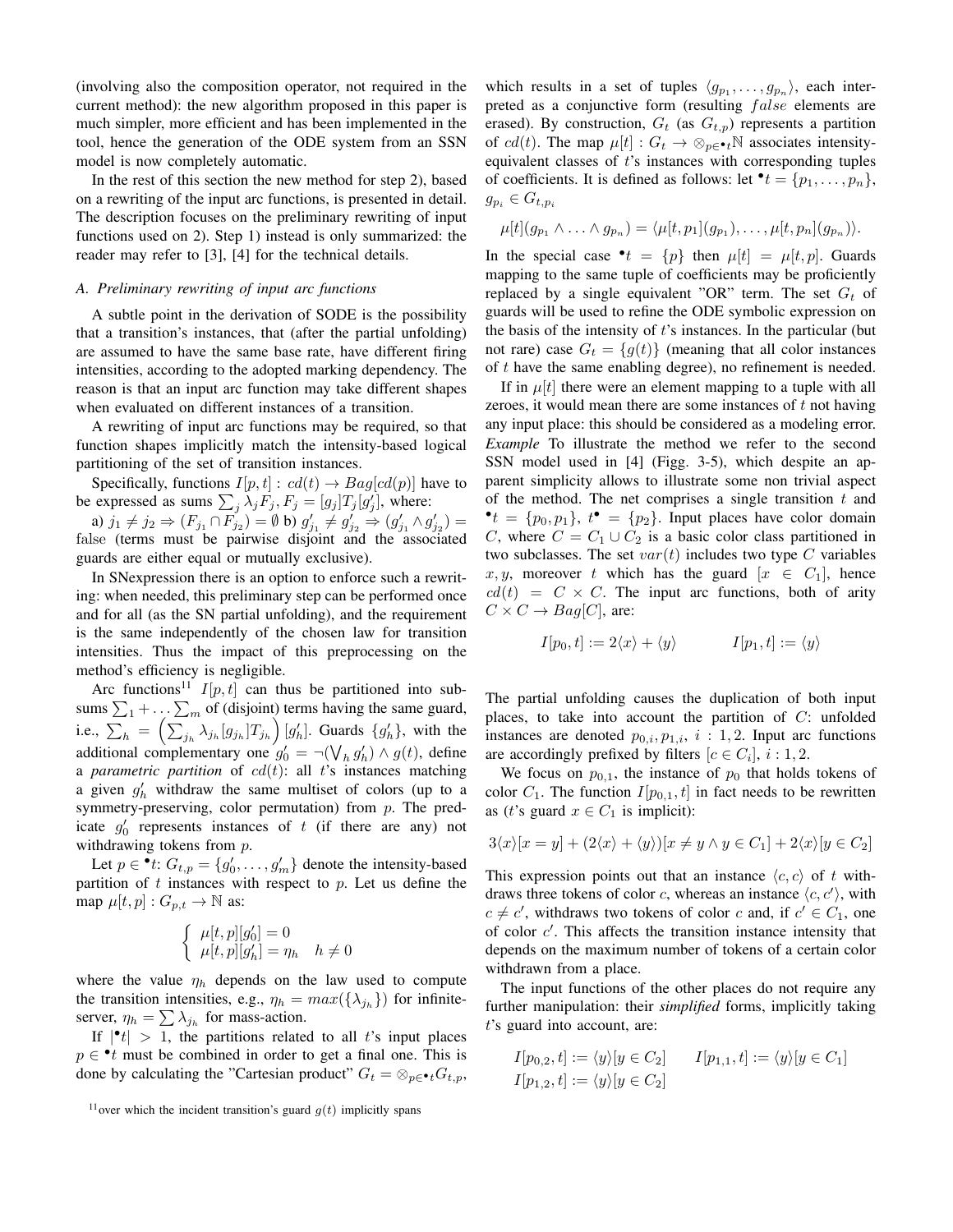The map  $G_t$  is reported below in a matrix form, considering two laws defining the transition instances intensity (the membership clause  $x \in C_1$  is implicit): infinite-server (IS) and mass-action (MA). Note that, when the MA law applies, some t's instances are brought together (the case  $y \in C_1$  includes the sub-cases in which  $x = y$  or  $x \neq y$ ).

$$
G_t^{IS} = \begin{cases} x \neq y \land y \in C_1, & p_{0,1} & p_{0,2} & p_{1,1} & p_{1,2} \\ y \in C_2, & 2 & 1 & 0 & 1 \\ x = y \end{cases}
$$
\n
$$
G_t^{MA} = \begin{cases} y \in C_1, & \begin{pmatrix} 2 & 0 & 1 & 0 \\ 2 & 1 & 0 & 1 \\ 3 & 0 & 1 & 0 \end{pmatrix} \end{cases}
$$
\n
$$
G_t^{MA} = \begin{cases} y \in C_1, & \begin{pmatrix} 3 & 0 & 1 & 0 \\ y \in C_2 \end{pmatrix} & \begin{pmatrix} 1 & 0 & 0 \\ 2 & 1 & 0 & 1 \end{pmatrix} \end{cases}
$$

#### *B. Symbolic representation of ODE*

The terms of the SODE corresponding to place  $p$  are based on the symbolic expressions  $A(t, p)$  and  $\mathcal{R}(t, p)$ , formally represented as weighted sums of *tuples*  $\sum_i \lambda_i F_i$ ,  $\lambda_i \in \mathbb{N}$ ,  $F_i = [g_i]T_i[g'_i], \forall c \in cd(p), \forall c' \in cd(t) \ F_i(c)[c'] \leq 1.$  A term of  $R$  and  $A$  can be seen as a *parametric* set of t's instances, each one withdrawing/putting  $\lambda_i$  tokens of color c from/to p. Hence we need to compute the *cardinality* of these parametric sets, which may depend on  $c \in cd(p)$ .

*Definition 1 (Constant-size function):* A function  $F[g]$  :  $D \to Bag[D']$  is constant-size if and only if  $\exists k \in \mathbb{N} : \forall c \in$  $D, g(c) \Rightarrow |F(c)| = k.$ 

The above definition includes the particular case  $q \equiv true$ . The *cardinality*  $|F[g]|$  of a constant-size function is equal to  $|F(c)|$ , for any c s.t.  $g(c)$  is true.

A function tuple  $T[g] \in \mathcal{L}$  is constant-size if and only if, for each T's component (class function)  $f$ ,  $f[g]$  is constant-size. A syntactical characterization of constant-size tuples (possibly prefixed by a filter)  $[g']T[g] \in \mathcal{L}$  (based on g''s form and T's components) is given in [3].

*Property 1:* Any expression  $e \in \mathcal{L}$  can be rewritten as a weighted sum of constant-size tuples  $[g'_i]T_i[g_i]$ .

The default normalization command of SNexpression tool exploits Property 1 and results in expressions whose terms are constant size.

*Example* The term of  $\mathcal{R}(Unrecovery, Infected3xDrug)$ :

$$
\langle d_1, d_2, d_3, S - d_1 \cap S - d_2 \cap S - d_3 \cap S_{\text{DC}} \rangle
$$
  

$$
[d_1 \neq d_2 \land d_1 \neq d_3 \land d_2 \neq d_3 \land d_1 \in \text{DC} \land d_2 \in \text{DC} \land d_3 \in \text{DC} \land d_4 \in \text{ND}]
$$

has a guard ensuring that the intersection in the tuple is constant-size: its cardinality (as well as that of the tuple) is  $|DC| - 3.$ 

*Example* The term of  $\mathcal{R}(Infection, Susceptible)$ :

$$
[d_1 \neq d_2 \land d_1 \neq d_3 \land d_2 \neq d_3] \langle S_{\text{DC}}, S_{\text{DC}}, S_{\text{DC}}, S_{\text{ND}} \rangle
$$

has a filter, that has to be taken into account: letting  $n = |DC|$ ,  $m = |ND|$ , the term's cardinality is expressed by the formula  $n(n-1)(n-2)m$ . The product  $n(n-1)(n-2)$  is the number of triplets with all different elements (chosen from a set of  $n$ ). The procedure for computing the cardinality of a constant-size function tuple is explained in [4].

SNexpression can be instrumented so that terms  $F_i =$  $[g_i]T_i[g'_i]$  appearing in  $R$  or  $A$  are not only *constant-size* but also *pairwise disjoint*. Thus, according to the transpose semantics, one such term represents a *set* of  $n_i = |F_i|$  colour instances of t, each withdrawing/adding *exactly*  $\lambda_i$  (the term's coefficient in the weighted sum) tokens from/to place  $p$  (these instances satisfy the predicate  $g_i'$ ).

If, in addition, all t colour instances matching  $[g_i]T_i[g'_i]$  had the same intensity (denoted by  $\varphi(\mathbf{x}(\nu), t)$ ), we could directly express the SODE relating place  $p$  as:

$$
\frac{d\mathbf{x}[p,c]}{d\nu} = \sum_{\substack{t:p\in t^{\bullet}, F_i \text{ in } \mathcal{A}(t,p) \\ -\sum_{t:p\in \bullet t, F_j \text{ in } \mathcal{R}(t,p)}} \lambda_i n_i \varphi(\mathbf{x}(\nu), t)} \tag{2}
$$

Each term in the SODE is a product of four factors: the cardinality of the expression identifying a set of  $(n<sub>i</sub>)$ homogeneous transition instances, the number  $(\lambda_i)$  of tokens withdrawn/added by any transition instance in the set, the base rate  $w$  of transition instances in the set, and the markingdependent factor (the two last factors are combined in  $\varphi$ ). The latter depends on the number of coloured tokens required by the arc functions labelling the input arcs of any transition instance in the set. Its form is dependent on the time semantics.

Some terms  $[g_i]T_i[g'_i]$  of A or R, however, may have to be *preliminarily* split into equivalent sums of tuples representing classes of transition instances characterized by the same intensity. This procedure is described in the next section.

## *C. Computation of the enabling degree*

Let us consider the SODE for place  $p$ . We saw that the contribution due to a transition  $t$  connected to  $p$  is expressed by  $\mathcal{R}(t, p)$  or  $\mathcal{A}(t, p)$ , whose weighted terms  $\lambda_i F_i$  represent parametric sets of  $n_i = |F_i|$  instances of t, that withdraw/add exactly  $\lambda_i$  tokens from/to p. We may have to split these terms into subterms denoting instances with the same intensity, and we have to derive the marking-dependent factor's formal expression.

Both tasks are straightforwardly carried out by using the set  $G_t$  of guards (representing the intensity-based symbolic partition of t's instances) and the associated map  $\mu[t]$ , computed during the SSN preprocessing (Section IV-A).

If  $|G_t| > 1$  (i.e., the intensity-based partition of t's instances is not trivial),  $G_t$  guards are used as *filters* to possibly split the parametric sets  $F_i = [g_i]T_i[g'_i]$ , with  $n_i > 1$ , into subsets with the same intensity; formally:

$$
\lambda_i F_i \mapsto \lambda_i \left( \sum_{g \in G_t} [g \wedge g_i] T_i [g_i'] \right).
$$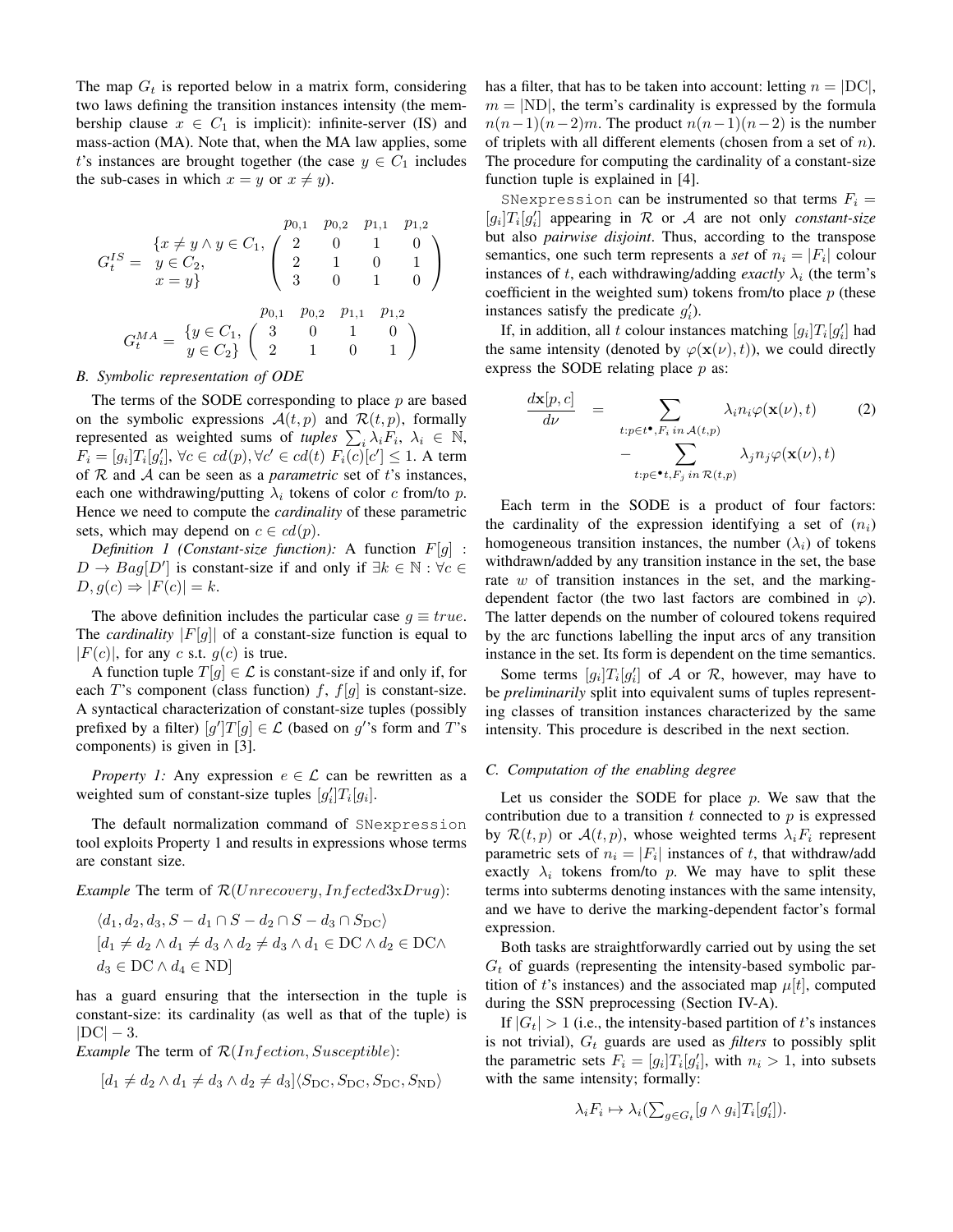This rewriting is coherent, resulting in an equivalent expression, because the domain of any  $g \in G_t$  is  $cd(t)$ , and  $\bigvee_{g \in G_t} g \equiv g(t)$  ( $G_t$  is a partition of  $cd(t)$ ).

Let  $F_i'$  be a subterm of  $F_i$  obtained by applying a filter  $g \in$  $G_t$  to  $F_i$  ( $F'_i = F_i \leftrightarrow G_t = \{g(t)\}\)$ . The associated markingdependent factor to be used in the SODE is directly obtained from the tuple of coefficients  $\mu[t](g) = \langle \eta_{p_1}, \dots, \eta_{p_n} \rangle$ . It will take either the form:

$$
min_{p_k \in \mathbf{P}_t, \eta_{p_k} \neq 0} (\mathbf{x}[p_k]/\eta_{p_k}) \qquad \text{or:} \qquad \prod_{p_k \in \mathbf{P}_t} \mathbf{x}[p_k]^{\eta_{p_k}},
$$

depending on whether the IS or the MA law is used. *Example* The  $R$  terms for the partially unfolded input places  $p_0, p_1$  of the simple model introduced at the begin of this section come to be (there are no  $A$  terms for these places):

$$
\mathcal{R}(t, p_{0,1}) = 1\langle S - c_1 \cap S_{C_1}, c_1 \rangle [c_1 \in C_1] +
$$
  
\n
$$
2\langle c_1, S - c_1 \cap S_{C_1} \rangle [c_1 \in C_1] +
$$
  
\n
$$
2\langle c_1, S_{C_2} \rangle [c_1 \in C_1] + 3\langle c_1, c_1 \rangle [c_1 \in C_1]
$$
  
\n
$$
\mathcal{R}(t, p_{0,2}) = 1\langle S_{C_1}, c_1 \rangle [c_1 \in C_2]
$$
  
\n
$$
\mathcal{R}(t, p_{1,1}) = 1\langle S_{C_1}, c_1 \rangle [c_1 \in C_1]
$$
  
\n
$$
\mathcal{R}(t, p_{1,2}) = 1\langle S_{C_1}, c_1 \rangle [c_1 \in C_2]
$$

Let us consider first the SODE for the IS law from the point of view of  $p_{0,1}$  (the restriction of  $p_0$  for  $c \in C_1$ ). The instances of  $t$  that withdraw tokens from this place are given by  $\mathcal{R}(t, p_{0,1})$  above. According to its form, such instances are partitioned into four pair-wise disjoint sets. By the way, applying the filters in  $G_t^{IS}$  to  $\mathcal{R}(t, p_{0,1})$  doesn't have any effect, because each term of cardinality  $> 1$  of  $\mathcal{R}(t, p_{0,1})$  (that, we recall, is the transpose of the -preliminarily rewritten- input arc function  $I[p_{0,1}, t]$  represents a symbolic set of pairs of different colors of type C. Thus, the SODE for  $p_{0,1}$  is ( $w_t$  is the transition's base rate):

$$
\frac{d\mathbf{x}[p_{0,1}]}{d\nu} = -w_t \cdot (1 \cdot |C_1 - 1| \cdot min(\mathbf{x}[p_{0,1}]/2, \mathbf{x}[p_{1,1}]/1) +
$$

$$
\cdot 2 \cdot |C_1 - 1| \cdot min(\mathbf{x}[p_{0,1}]/2, \mathbf{x}[p_{1,1}]/1) +
$$

$$
2 \cdot |C_2| \cdot min(\mathbf{x}[p_{0,1}]/2, \mathbf{x}[p_{0,2}]/1, \mathbf{x}[p_{1,2}]/1) +
$$

$$
3 \cdot 1 \cdot min(\mathbf{x}[p_{0,1}]/3, \mathbf{x}[p_{1,1}]/1))
$$

Let us now consider place  $p_{1,1}$  (the restriction of  $p_1$  for  $c \in$  $C_1$ ): the only term of  $\mathcal{R}(t, p_{1,1})$  (of cardinality  $|C_1|$ ) needs to be rewritten, according to  $G_t^{IS}$ , to reflect the two cases with different enabling degree, namely  $c_1 = c_2$  and  $c_1 \neq c_2$  (in both cases  $c_1, c_2 \in C_1$ ). Hence the tuple  $\langle S_{C_1}, c_1 \rangle [c_1 \in C_1]$ is split into  $\langle c_1, c_1 \rangle [c_1 \in C_1]$  and  $\langle S - c_1 \cap S_{C_1}, c_1 \rangle [c_1 \in C_1]$ , whose sizes are 1 and  $|C_1| - 1$ , respectively. The SODE for  $p_{1,1}$  (IS law) comes to be:  $d = 1$ 

$$
\frac{a\mathbf{x}[p_{1,1}]}{d\nu} = -w_t \cdot (1 \cdot (|C_1| - 1) \cdot min(\mathbf{x}[p_{0,1}]/2, \mathbf{x}[p_{1,1}]/1) + 1 \cdot min(\mathbf{x}[p_{0,1}]/3, \mathbf{x}[p_{1,1}]/1))
$$

As for the MA semantics, let us refer again to place  $p_{0,1}$ . The corresponding SODE is:

$$
\frac{d\mathbf{x}[p_{1,0}]}{d\nu} = -w_t \cdot (2 \cdot |C_1| \cdot \mathbf{x}[p_{0,1}]^3 \cdot \mathbf{x}[p_{1,1}]^1 +
$$
  
1 · |C\_1| ·  $\mathbf{x}[p_{0,1}]^3 \cdot \mathbf{x}[p_{1,1}]^1 + 2 \cdot |C_2| \cdot \mathbf{x}[p_{0,1}]^2 \cdot \mathbf{x}[p_{0,2}]^1 \cdot \mathbf{x}[p_{1,2}]^1)$ 

### V. SNEXPRESSION

SNexpression is a Java tool-set for the symbolic structural analysis of Symmetric Nets and its application. The SNexpression design started in the mid of '12. A free version of the software and a short user-manual can be downloaded at the URL: http://www.di.unito.it/∼depierro/SNexpression. The tool is organized on two layers: the base is a Library for Symbolic Calculus (LSC); on top of it there is an interface (CLI) implementing a textual calculator.

## *A. The CLI*

The CLI is a shell surrounding the library and implementing a parser of expressions that involve the principal operators used in structural analysis of SN models. The CLI reads from the standard input, thus it can be either used as off-the-shelf instrument or integrated in other design/analysis tools.

Commands from the input stream are read and interpreted, one per line. A command basically can be: a definition of a symbol stored in the CLI's memory for future use, e.g., a color domain or a function definition; an expression indicating a formula of the calculus; an invocation of a built-in function or a structural relation defined on Symmetric Nets.

The CLI operates at two different levels: at the low level, the user can directly enter *any* expression of the language representing structural relations, which is solved into a corresponding normal form (as explained next); at a higher level, the user can load the description of a SN net and query the CLI for the net's structural properties. Since version 2.2.0 in fact the CLI provides support to SN definitions that satisfy the .sn syntax explained in appendix A of the SNexpression's short manual. Several functional relations, typical of SN structural analysis, can be directly quested on a loaded net. At the current release, the relations enumerated in Table I can be computed. Structural relations can map onto sets or multisets, the table follows this classification.

Besides that, the CLI was newly equipped wit a module for the automatic derivation of *symbolic* ODE (SODE) [3] from (partially unfolded, section III) Stochastic SN models (SSN). The format of the generated SODE system is fully compliant with the solver of R. For the sake of debugging, it is possible to separately run the several subtasks involved in SODE's computation, using built-in commands introduced to the purpose. A one-step command computing the SODE system from an SSN is also available.

## *B. The Library for Symbolic Calculus*

The SNexpression's core is a library implementing a rewriting system. According to this paradigm, a program is a set of rules that are used to rewrite algebraic terms. Rewriting goes on until no more rules apply, in which case the resulting term is in "normal form" and is taken to be the "value" of the initial expression.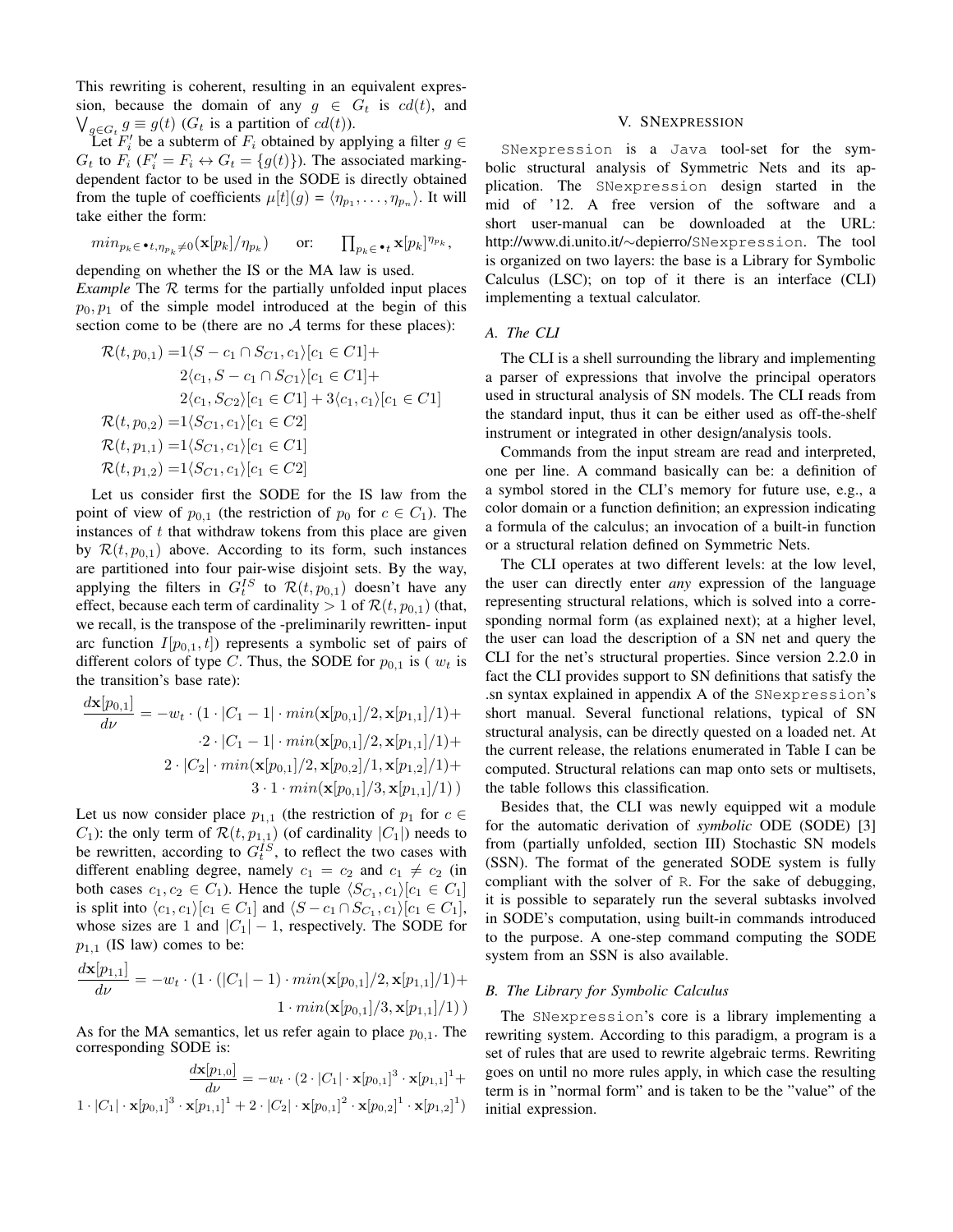TABLE I: SNexpression commands working on an SSN

| Commands to be applied on an SSN                               |                                                                                                                                                               |  |  |  |  |  |
|----------------------------------------------------------------|---------------------------------------------------------------------------------------------------------------------------------------------------------------|--|--|--|--|--|
| load "net name.sn"                                             | Read from a file the description of an SSN                                                                                                                    |  |  |  |  |  |
| print ode                                                      | Compute and save the set of Symbolic Ordinary Differential Equations associated with the SSN                                                                  |  |  |  |  |  |
| Structural relations on sets computable with SNexpression      |                                                                                                                                                               |  |  |  |  |  |
| SC(t, t', p)                                                   | Returns the function representing the structural conflict between instances of t and of $t'$ with respect to place p, parameterized<br>on colors of $t'$ ;    |  |  |  |  |  |
| SC(t, p)                                                       | It is equivalent to $SC(t, t, p)$ ;                                                                                                                           |  |  |  |  |  |
| SCC(t, t', p)                                                  | Returns the function representing the t's instances in structural causal connection with $t'$ due to the shared place p, parameterized<br>on colors of $t'$ : |  |  |  |  |  |
| SCC(t,p)                                                       | It is equivalent to $SCC(t, t, p)$ ;                                                                                                                          |  |  |  |  |  |
| SME(t, t', p)                                                  | Returns the color function representing the structural mutual exclusion between instances of t and $t'$ due to place p parameterized<br>on colors of $t'$ :   |  |  |  |  |  |
| Structural relations on multisets computable with SNexpression |                                                                                                                                                               |  |  |  |  |  |
| ABmset $(t, p)$                                                | Returns a function, parameterized on $c \in cd(p)$ , representing the instances of t adding tokens of color c in p. ABmset $(t, p)(c)$                        |  |  |  |  |  |
|                                                                | returns a multiset on $cd(t)$ whose coefficients indicate the number of tokens of color c each instance of t adds to p;                                       |  |  |  |  |  |
| RBmset(t, p)                                                   | Similar to ABmset(t, p) but representing the instances of t removing tokens of color $c \in cd(p)$                                                            |  |  |  |  |  |

The expressions manipulated by the LSC are built of SN annotations, and all and only those functional operators that appear in the definition of symbolic structural relations. The normalized expressions match the language  $\mathcal L$  of SN symbolic structural relations. Normalized function tuples, considered individually, meet a canonical form ensuring that their application results in constant-size (multi)sets and equivalence to the empty constant function (and consequently, function equivalence) can be syntactically checked. It is also possible to set up the normalization so that sums of are composed of pairwise disjoint tuples.

The LSC supports a *parametric* calculus of structural relations, i.e, the size of color-classes are specified by constraints associated with terms. An expression may be split during normalization according to the rules of the calculus, resulting in a list of normalized terms with more specific constraints.

Earlier versions of the library didn't fully support the symbolic calculus of SN structural relations, due to some limitations in solving the composition operator. The current version overcomes all previous restrictions. In addition, it makes it possible to manipulate (non-parametric) expressions mapping to multisets, as SN arc functions originally do. All the aforementioned functional operators apply to multisetexpressions as well, and are solved by the library, with the only exception of composition, which, in the available version, is treated only partially (we are completing its general treatment).

*a) Architecture and implementation:* The library's highly modular structure consists of around one hundred Java classes/interfaces. To face complexity both in design and debug/testing, the library has been developed following rigorously, in all its parts, a variant of the Interpreter pattern.

Interpreter's intent is, given a language, define a representation for its grammar along with an engine that uses it to interpret language's sentences. A type is associated with each rule of the grammar, which is either a Composite object (a rule that references to other rules) or a leaf in the type hierarchy. The root is an abstract type declaring an interpretation method (xxxSimplify in our setting), which is implemented by each concrete subtype. Reducing a term to a normal form thus relies on the recursive traversal of the underlying Composite.

Interpreter doesn't permit any distinction between domain-

specific and generic rules, thus enforcing the writing of boilerplate, hard-to-maintain, code. The LSC has been designed according to a variation of Interpreter [10] which cleanly separates "generic" rules from domain-specific ones. The idea is simply to gather into abstract types at the roots of the type hierarchy polymorphic rewriting rules, demanding the definition of domain-specific rules to the leafs. Term normalization is thus straightforwardly and efficiently implemented as a fixed-point iteration alternating specific and generic rules.

The top of LSC type hierarchy is shown in Figure2. Interface Expression represents rewritable terms with a given arity. Any expression is provided with domainspecific (method specSymplify) and generic (method genSymplify) rules. Expression.normalize implements a fixed-point normalization relying on the two methods above. Sub-interfaces ParametricExpr and LogicalExpr denote terms with an associated constraint and terms of a generic Boolean algebra, respectively. The ParametricExpr.simplify method normalizes and possibly splits a parametric expression, up to a fixed-point.

The abstract classes ClassFunction, Guard, and FunctionTuple represent the elements of a SN arcfunction. They are the roots of sub-hierarchies with a similar structure, all matching Boolean algebra. Rewriting this kind of terms involves rules such as De Morgan, associativity, idempotence, and so forth, factorized in LogicalExpr and sub-interfaces.

Interface BagExpr represents the root of the hierarchy of multiset-expressions, that mostly builds on the same types describing the SN annotations.

*b) Advantages of the adopted design:* The adopted design, even though requires the use of a large number of smallsize classes/interfaces, has a number of advantages:

- *extensibility/easy maintainability:* any changes or updates can be done at a very low price, e.g., adding new types (rules) just means to identify the right place in the hierarchy where insert them.
- *modular testing/debugging:* every single element of the grammar can be separately treated (normalized), in a uniform way;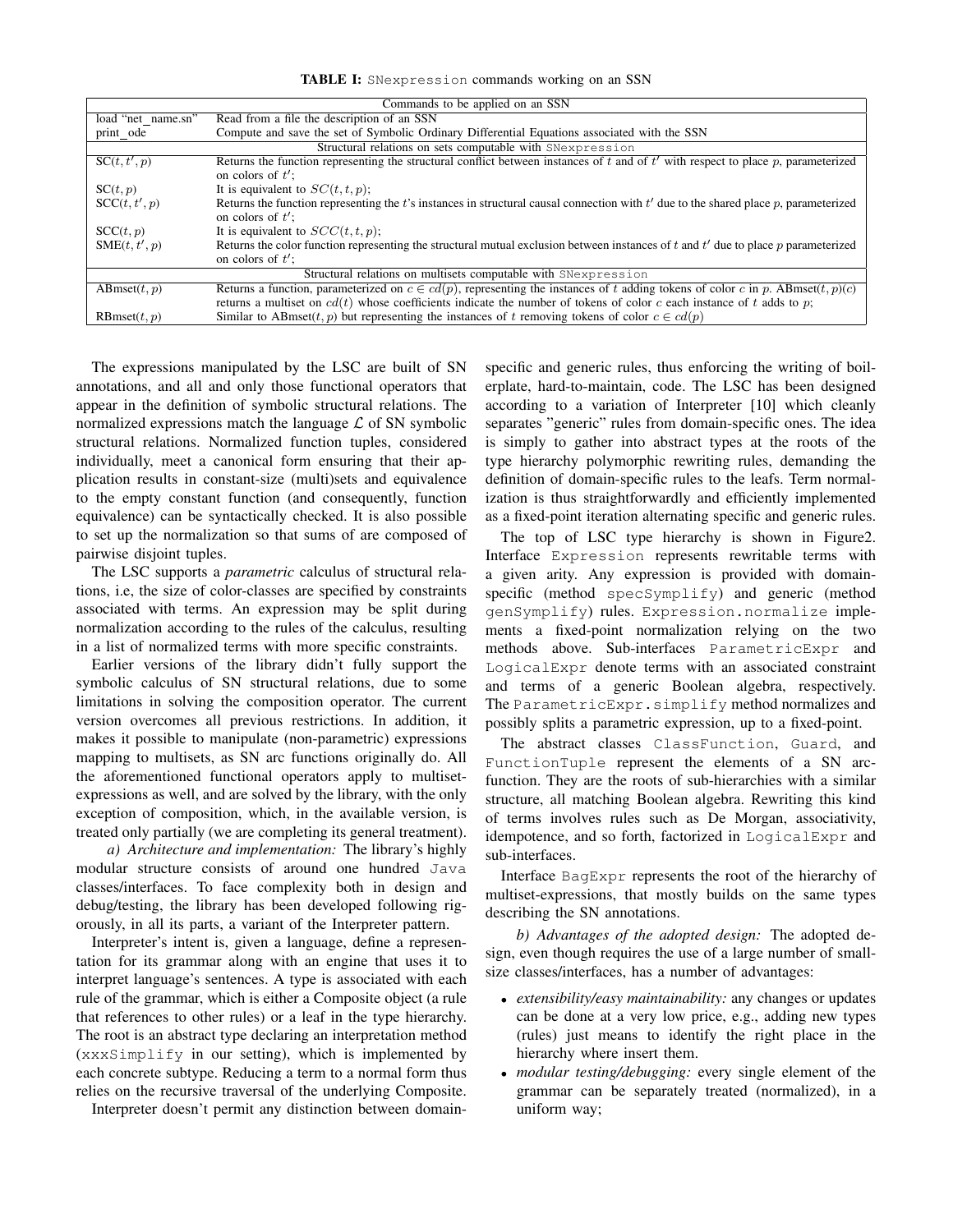

Fig. 2: The class-diagram of expressions

• *efficiency:* term normalization is a complex task (e.g., bringing a term to a disjoint normal form has a complexity exponential in the number of involved literals) hence efficiency issues have been taken into a great consideration: the major overhead, due to equivalence checks, has been greatly reduced by the adopted technique (based on syntactical comparisons and limiting the use of recursion) The normalization times for the examples reported on the web site (some of which very complex) range from ms to a very few secs.

## *C. Application of the tool to example SSNs*

In this section the results on the SIRS example are shown and those on a Botnet model are summarized: the number of equations and overall size of the SODE system is compared with the corresponding sizes of the ODE system obtained from the complete unfolding of the SSN model. In this example the mass action law is the suitable one for the computation of transition intensities. The second example concerns a botnet model introduced in [3] and inspired by [18]: in this case the infinite server semantics is more appropriate. In both cases the method based on the complete unfolding prevents the computation of indices when making the size of one class grow, while the SODE system size does not change (only the coefficients in the SODE are updated).

Figure 3 plots the average marking of four places of the SIRS model: the results have been computed both with the set of ODE obtained from the completely unfolded model (up to a certain size), and with the set of SODE obtained with the SNexpression tool: the plotted lines show a perfect matching, indeed the relative difference is very small (always below  $10^{-7}$ , the precision set for the numerical solution of the system of differential equations). Table II shows the size of the system of ODE and of SODE for different sizes of static



Fig. 3: Some measures obtained from the completely unfolded model and the compact one: in each plot the two curves match.

subclass DC showing the limit of the solution based on the complete unfolding.

Similar results have been obtained for a SSN Botnet Model in [3]: in this case two color classes have been used, one is composed of four cardinality one static subclasses, the other one represents the identity of various LANs that can undergo a Botnet attack; only the latter allows to exploit symmetries. Also in this example the number of SODE does not grow while increasing the size of the second color class while the completely unfolded model grows very quickly to an unmanageable size: the SODE system has 7 equations with 28 terms overall while the number of equations in the ODE system is 20 times larger when the symmetric class contains 10 colors, 57 times when the class has 20 colors, 250 times when the class has 50 colors.

The files describing both nets (described according to the SNexpression syntax) and the SODE system automatically obtained for each model are available for download in the SNexpression web page.

#### VI. CONCLUSIONS AND FUTURE WORK

In this paper a new module of SNexpression (a quite recently developed tool targeted at the structural analysis of SNs) has been presented, for the automatic derivation of a set of symbolic ODE (SODE) from a SN model with stochastic timing (SSN): the technique significantly extends the range of models that can be analysed to cases with a huge number of ODEs (and huge state-spaces), by efficiently solving compact equivalent systems of ODEs reflecting the model's symmetry. The set of SODE is automatically derived from a *partially*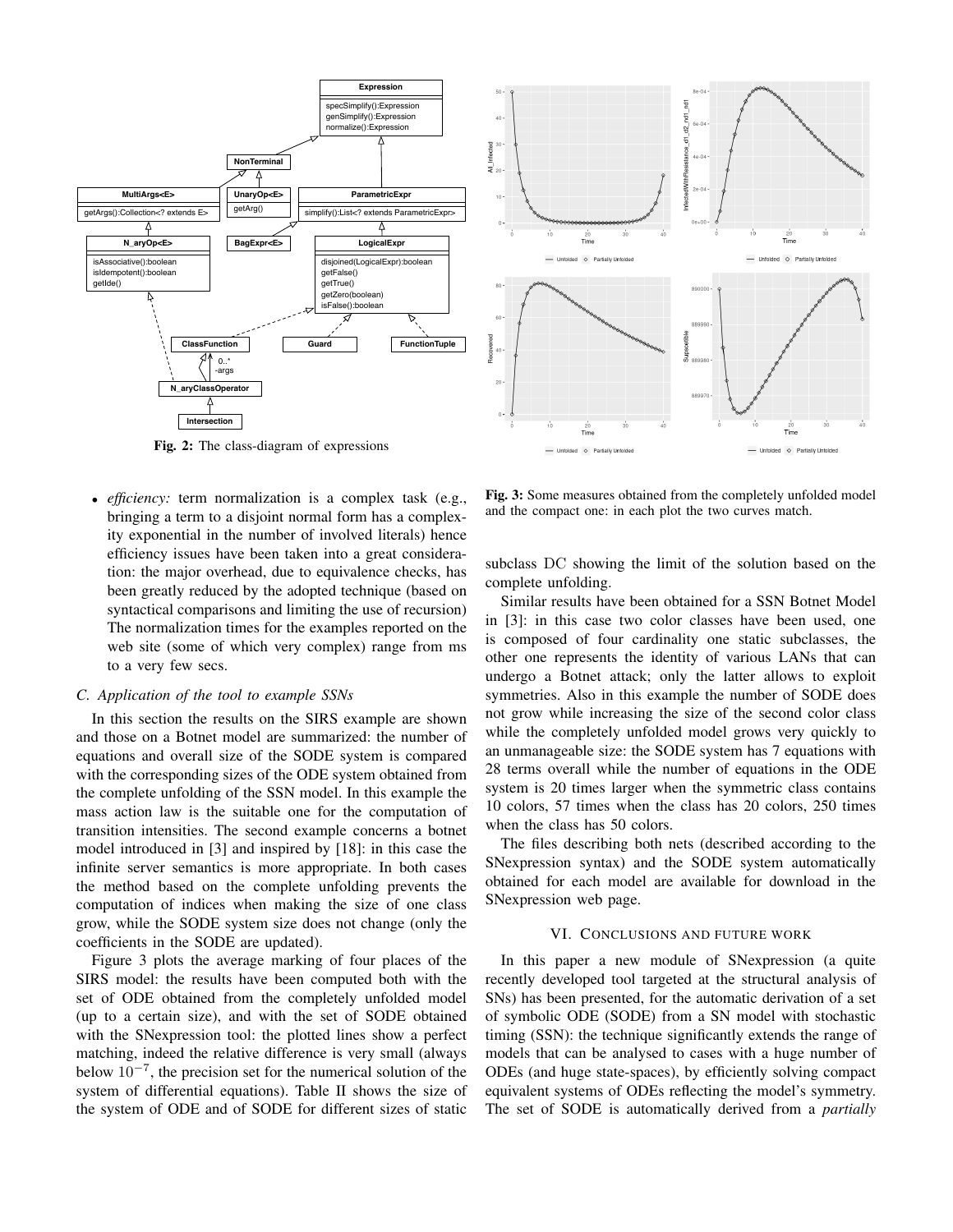| Complete Unfolding       |       |       |        |        |         |       |  |  |
|--------------------------|-------|-------|--------|--------|---------|-------|--|--|
| $n_{\cdot}$              | 5     | 6     |        | 8      | 9       | 10    |  |  |
| t ODE                    | 1311  | 2418  | 4115   | 6582   | 10023   | 14666 |  |  |
| <b>t</b> Trans.          | 831   | 2076  | 4409   | 8334   | 14451   | 23456 |  |  |
| $R$ size (MB)            | 0.350 | 0.718 | 1.6    | 2.8    | 4.6     | 7.4   |  |  |
| Sol. time (s)            | 30    | 67.45 | 131.98 | 785.94 | 1770.35 | n.c.  |  |  |
| Mem. peak                |       |       |        |        |         |       |  |  |
| (GB)                     | 0.96  | 1.18  | 1.6    | 2.9    | 6.6     | 13.4  |  |  |
| Partial Unfolding (SODE) |       |       |        |        |         |       |  |  |
| $n_{\cdot}$              | >4    |       |        |        |         |       |  |  |
| t SODE                   | 12    |       |        |        |         |       |  |  |
| t terms                  | 74    |       |        |        |         |       |  |  |
| R size                   | 6KB   |       |        |        |         |       |  |  |
| Sol. time (s)            | 0.5   |       |        |        |         |       |  |  |

TABLE II: Comparison of the size of the set of ODE and the set of SODE varying  $n = |DC|$ .

unfolded SSN model, through an algebraic manipulation of its colour annotations. Although the idea behind the approach has been presented in [3], in this paper it has been improved (a much more simple and general algorithm has been developed) and implemented in SNexpression. The paper also provides a high-level description of the main components of the tool and shows a few examples of how its facilities can help in the specific case of Symbolic ODE computation. To the best of our knowledge no other tool implements this kind of automatic ODE *aggregation*: even in efficient PN tools (e.g., Snoopy [17]) a compact representation of colored Petri nets is exploited in model construction and for some basic analysis, but not for deterministic simulation. In the context of a fluid framework for PEPA, a result similar to that in [5] was presented in [19], but the aggregation is based on exact fluid lumpability. SNexpression also supports the computation of several (symbolic) structural properties, in particular the recent implementation of (one kind of) the composition operator is the first step towards the automatic verification of a condition (coloured P-invariant coverage) that is required [2] to ensure that the average marking evaluated by solving the system of ODE derived from the net well approximates the real average. An integration of SNexpression (in particular, of the module computing and solving the system of SODE) with the GreatSPN SSN editor and analyser, is also planned.

#### **APPENDIX**

## *A. Symmetric Nets*

A SN is a tuple  $(P, T, \Sigma, var, cd, \Phi, I, O, m_0)$ . P and T are the sets of *places* and *transitions*, respectively.  $\Sigma = \{C_i : i =$ 1 . . . n} is the set of *basic color classes* on which transition and place color domains are built<sup>12</sup>. Each basic color class can be statically partitioned in subclasses,  $C_i = \bigcup_k C_{i,k}$ . Place p color domain  $cd(p)$  is defined as Cartesian product of a set of color classes (possibly with repetition of the same class). var assigns to each transition  $t \in T$  a set of variables, each taking values in a given element  $C_i$  of  $\Sigma$  (the variable's type); fixed an order on the set of variables, the color domain of t,  $cd(t)$ , is defined as the Cartesian product of the its variables' types.  $\Phi$  is a function assigning a guard to each transition t;  $\Phi(t)$  :  $cd(t) \rightarrow \{true, false\}$  is a boolean function defined on  $var(t)$ , and is denoted through a boolean expression whose terms are basic predicates on  $var(t)$ ; the admissible basic predicates are  $v = v'$ ,  $v \in C_{i,q}$ ,  $d(v) = d(v')$ where  $v, v' \in var(t)$  have same type  $C_i$  and  $d(v)$  denotes the static subclass  $C_{i,j}$  of the color assigned to v by a given transition instance  $c \in cd(t)$ .

 $m_0$  denotes the initial marking, that associates to each  $p \in$ P a multiset on  $cd(p)$ .

I and O associate each pair  $(t, p) \in T \times P$  to a map  $I[p, t], O[p, t]$  (called arc function), annotating a corresponding oriented arc connecting  $t$  and  $p$  (if the arc doesn't exist the corresponding function is the empty constant). An arc function has arity  $cd(t) \rightarrow Bag[cd(p)]$ , and it is defined through an expression:

$$
\sum_{i} \lambda_i \cdot T_i[g_i], \quad \lambda_i \in \mathbb{N}
$$

 $T_i$  are function-tuples: a function-tuple T, denoted by  $\langle f_1, \ldots, f_k \rangle$ , is the Cartesian product of *class functions*  $f_i$ . Each class-function  $f$  is a linear function defined on a subset of variables of  $var(t)$  of the same type. Let  $var_{C_i}(t)$  =  $\{v_1, \ldots, v_m\}$  be the subset of variables in  $var(t)$  of type  $C_i$ , and  $\overline{C}_i$  the set of static subclasses of  $C_i$ , then  $f: C_i^m \to$  $Bag[C_i]$  is so defined:

$$
f = \sum_{k=1}^{m} \alpha_k v_k + \sum_{q=1}^{|C_i|} \beta_q . S_{i,q}
$$

where  $\alpha_k, \beta_k \in \mathbb{Z}$ .  $S_{i,q}$  is a constant functions called *diffusion/synchronization*: it maps its argument to the set  $C_{i,q}$ . The following equivalence holds:  $\sum_{q} S_{i,q} = S_i$ . Scalars must be such that no negative coefficient result from the evaluation of f for any color satisfying the guard possibly associated with the function-tuple or transition.

Fixed an order on  $var(t)$  defining  $cd(t)$ , consistent with the local ordering on  $var_{C_i}(t)$ , and assuming that the color domain of class-functions naturally extends to the tuple's color domain, the semantics of a function-tuple  $T := \langle f_1, \ldots, f_k \rangle$ is  $T(c) = \langle f_1(c), \ldots, f_k(c) \rangle$ , where the Cartesian product of multisets is defined as: let  $m_1 \in Bag[A], m_2 \in Bag[B]$ , then  $\langle m_1, m_2 \rangle$  is an element of  $Bag[A \times B]$  such that  $\forall a \in A, b \in$  $B, \langle m_1, m_2 \rangle (\langle a, b \rangle) = m_1(a) \cdot m_1(b).$ 

A guarded tuple  $T[g]$ , where g is a predicate defined similarly to transition guards, maps each element  $c \in cd(t)$ in  $T(c)$  if  $g(c) = true$ , in Ø otherwise.

# *B. Operators of the symbolic structural relations calculus*

*Definition 2 (Transpose):* Let  $f : D \rightarrow Bag[D']$  be a function, its transpose  $f^t : D' \rightarrow Bag[D]$  is defined as:  $f^t(x)[y] = f(y)[x], \forall x \in D', y \in D.$ 

*Definition 3 (Difference):* Let  $f, g : D \rightarrow Bag[D']$  be two functions. The difference  $f - g : D \to Bag[D']$  is defined as:  $f - g(x) = f(x) - g(x), \forall x \in D.$ 

The multiset difference is:  $b, b' \in Bag[A], a \in A$ ,  $(b - b')[a] = max(0, b[a] - b'[a]).$ 

<sup>&</sup>lt;sup>12</sup>The SN formalism has also circularly ordered classes but we omit this feature here since they are not considered in this paper.